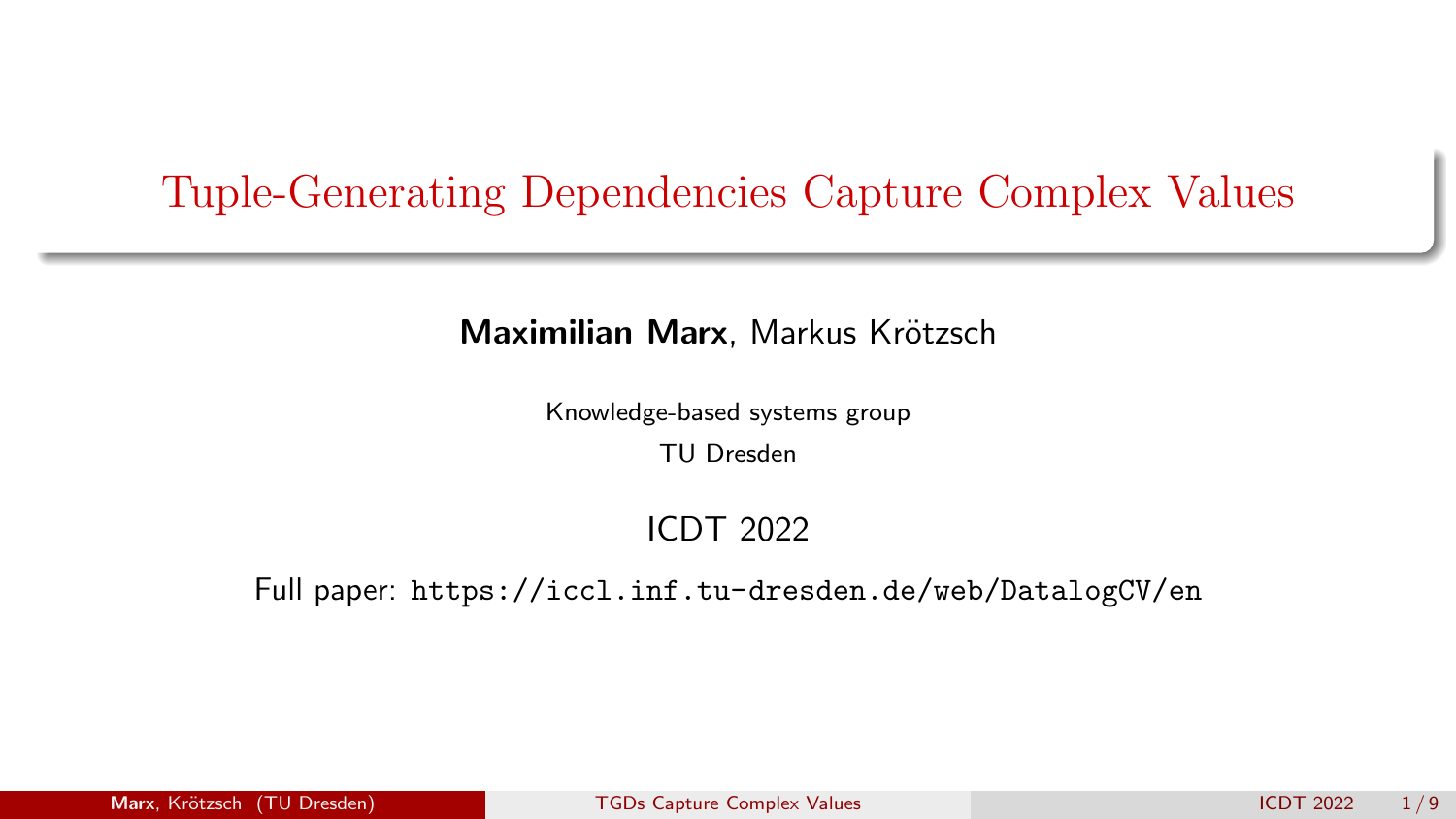# Datalog<sup>CV</sup>: Datalog with Complex Values

### Overview:

- $\triangleright$  Datalog<sup>CV</sup> extends Datalog with sorts for **tuples** and sets
- $\triangleright$  these sorts can be nested: e.g.,  $\{\langle \{0, 1\}, 1\rangle\}$
- $\triangleright$  sets support unions  $S \cup T$  and intersections  $S \cap T$
- like Datalog, entailment  $\mathbb{P}, \mathbb{D} \models \alpha$  can be decided via least model of  $\mathbb P$  and  $\mathbb D$
- $\triangleright$  databases are flat, i.e., don't contain sets or tuples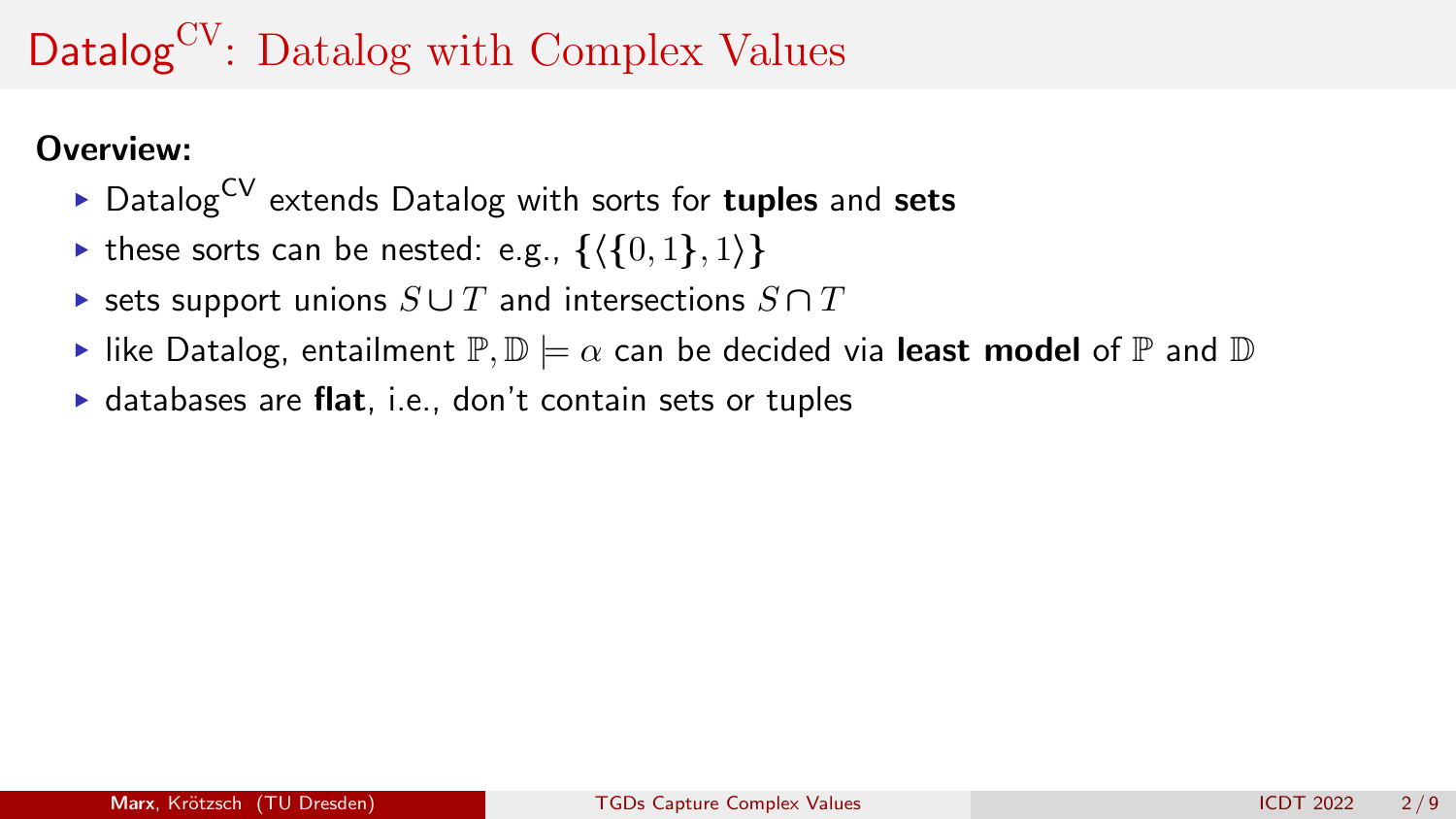# Datalog<sup>CV</sup>: Datalog with Complex Values

### Overview:

- $\triangleright$  Datalog<sup>CV</sup> extends Datalog with sorts for **tuples** and sets
- $\triangleright$  these sorts can be nested: e.g.,  $\{\langle \{0, 1\}, 1\rangle\}$
- $\triangleright$  sets support unions  $S \cup T$  and intersections  $S \cap T$
- like Datalog, entailment  $\mathbb{P}, \mathbb{D} \models \alpha$  can be decided via least model of  $\mathbb P$  and  $\mathbb D$
- $\triangleright$  databases are flat, i.e., don't contain sets or tuples

### Features:

- $\triangleright$  the usual set operations  $x \in S$ ,  $x \notin S$ ,  $S \subseteq T$ ,  $S \subset T$ , and  $\mathcal{P}(S)$  are definable
- $\triangleright$  inequality is axiomatisable for any sort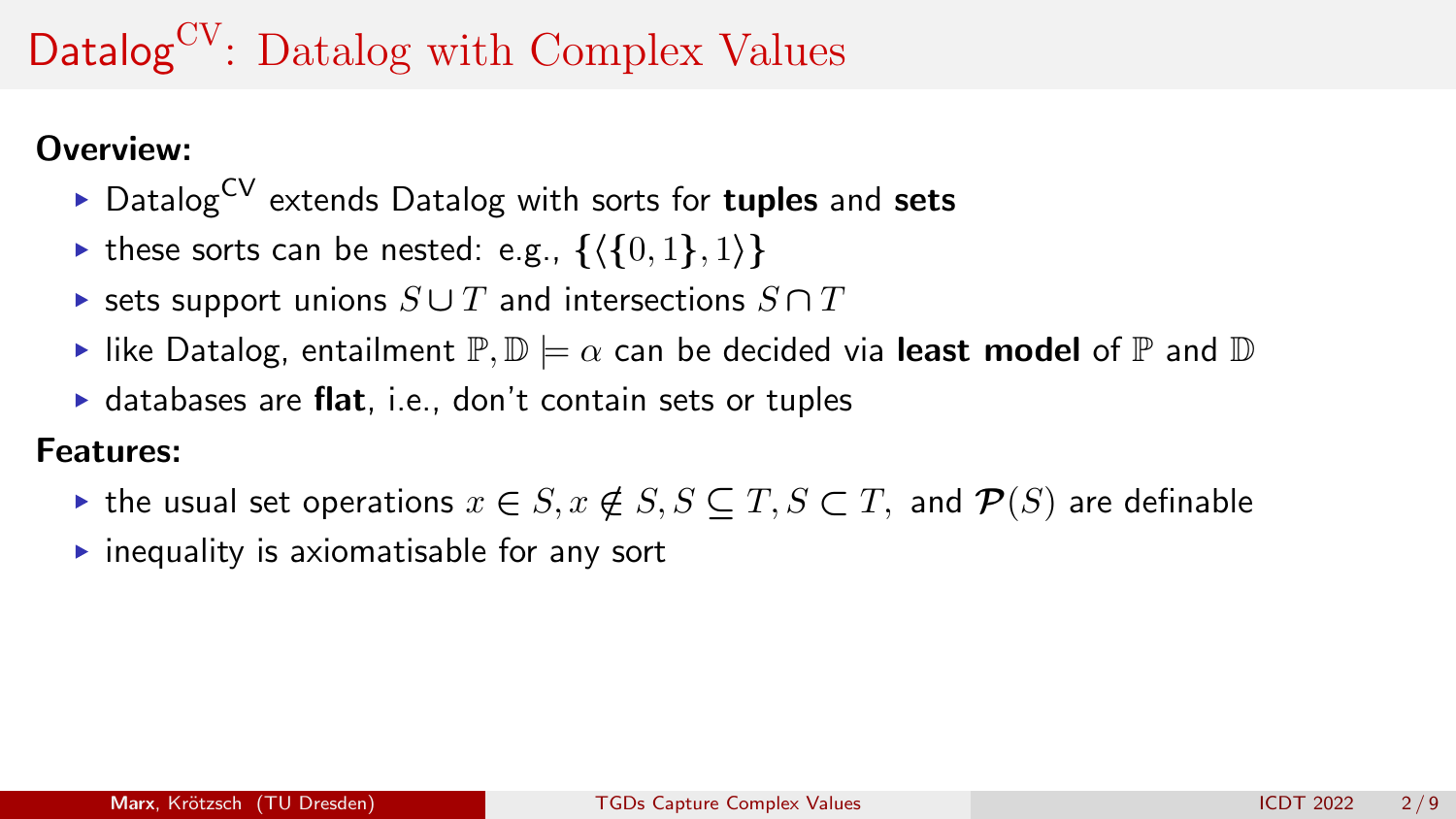# Datalog<sup>CV</sup>: Datalog with Complex Values

### Overview:

- $\triangleright$  Datalog<sup>CV</sup> extends Datalog with sorts for **tuples** and sets
- $\triangleright$  these sorts can be nested: e.g.,  $\{\langle \{0, 1\}, 1\rangle\}$
- $\triangleright$  sets support unions  $S \cup T$  and intersections  $S \cap T$
- like Datalog, entailment  $\mathbb{P}, \mathbb{D} \models \alpha$  can be decided via least model of  $\mathbb P$  and  $\mathbb D$
- $\triangleright$  databases are flat, i.e., don't contain sets or tuples

### Features:

- $\triangleright$  the usual set operations  $x \in S$ ,  $x \notin S$ ,  $S \subseteq T$ ,  $S \subset T$ , and  $\mathcal{P}(S)$  are definable
- $\triangleright$  inequality is axiomatisable for any sort

### Translation:

- $\triangleright$  DatalogCV programs admit a translation into sets of tuple-generating dependencies
- $\triangleright$  translated programs are all-instances all-strategies terminating under the standard chase
- $\triangleright$  use nulls to reify sets and tuples, represent sets as unions of singleton sets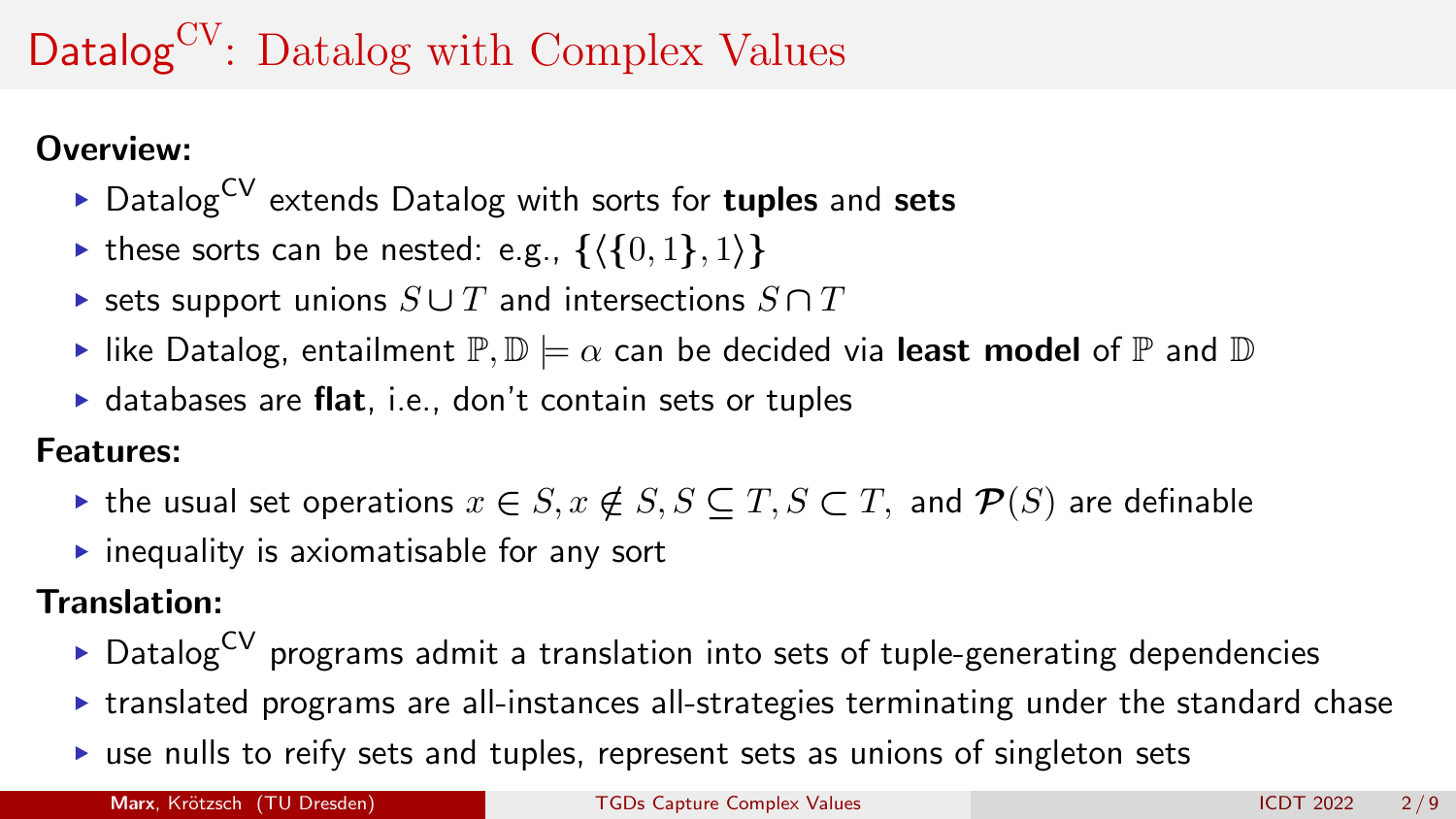# Datalog<sup>CV</sup> by Example

Consider a database encoding a graph as  $edge(x, y)$ :

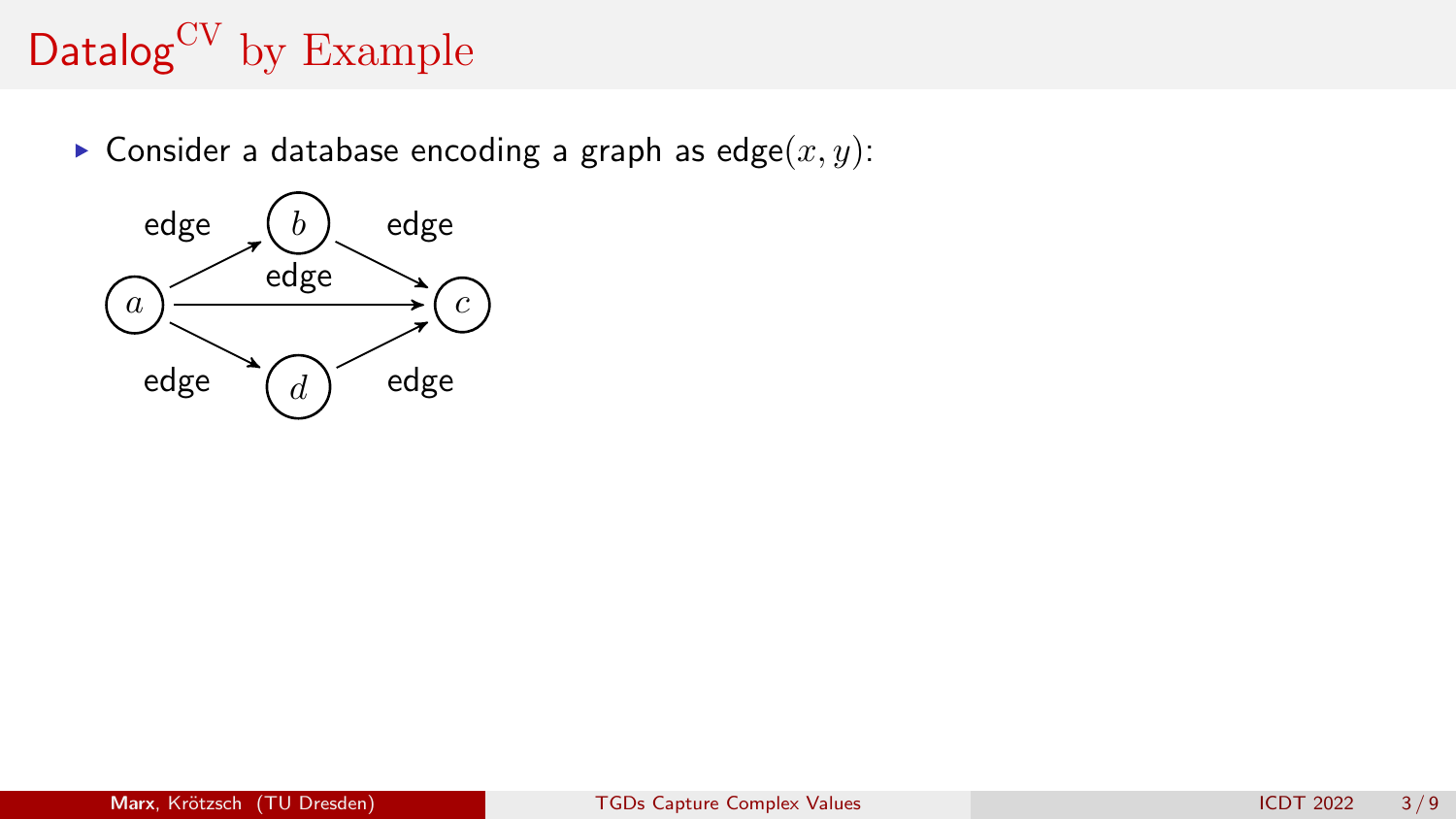# Datalog<sup>CV</sup> by Example

Consider a database encoding a graph as  $edge(x, y)$ :



 $\blacktriangleright$  Query for all paths from x to y:

$$
\mathsf{edge}(x,y) \to \mathsf{path}(x,y,\{\langle x,y\rangle\})
$$
\n
$$
\mathsf{path}(x,y,P) \land \mathsf{edge}(y,z) \to \mathsf{path}(x,z,P \cup \{\langle y,z\rangle\})
$$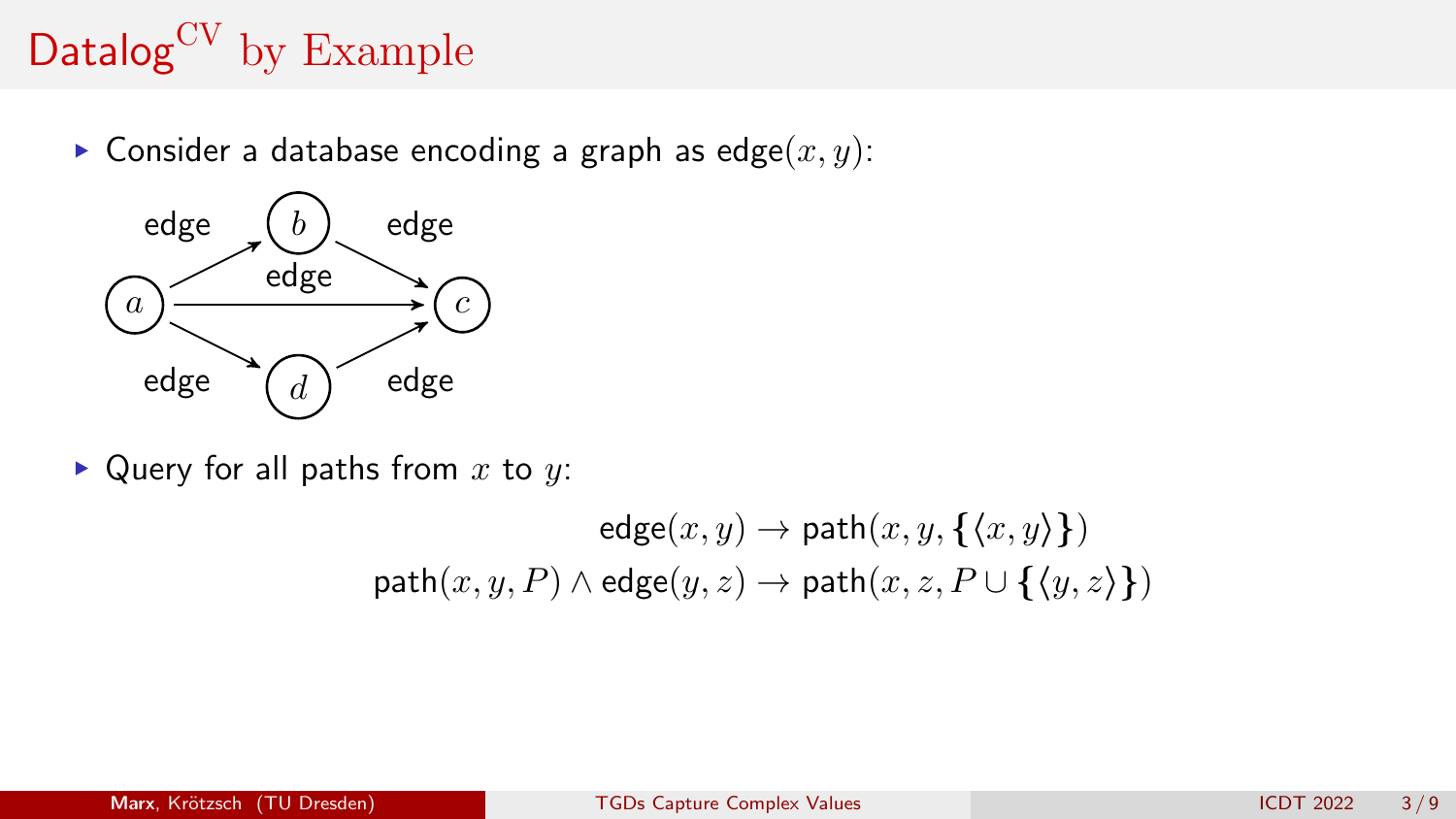# Datalog<sup>CV</sup> by Example

Consider a database encoding a graph as edge $(x, y)$ :



 $\blacktriangleright$  Query for all paths from x to y:

$$
\mathsf{edge}(x,y) \to \mathsf{path}(x,y,\{\langle x,y\rangle\})
$$
\n
$$
\mathsf{path}(x,y,P) \land \mathsf{edge}(y,z) \to \mathsf{path}(x,z,P \cup \{\langle y,z\rangle\})
$$

 $\blacktriangleright$  Paths:

$$
\mathsf{path}(a, c, \{\langle a, c \rangle\}) \qquad \qquad \mathsf{path}(a, b, \{\langle a, b \rangle\}) \qquad \mathsf{path}(a, d, \{\langle a, d \rangle\})
$$
\n
$$
\mathsf{path}(a, c, \{\langle a, b \rangle, \langle b, c \rangle\}) \qquad \mathsf{path}(a, c, \{\langle a, d \rangle, \langle d, c \rangle\})
$$

Marx, Krötzsch (TU Dresden) [TGDs Capture Complex Values](#page-0-0) ICDT 2022 3/9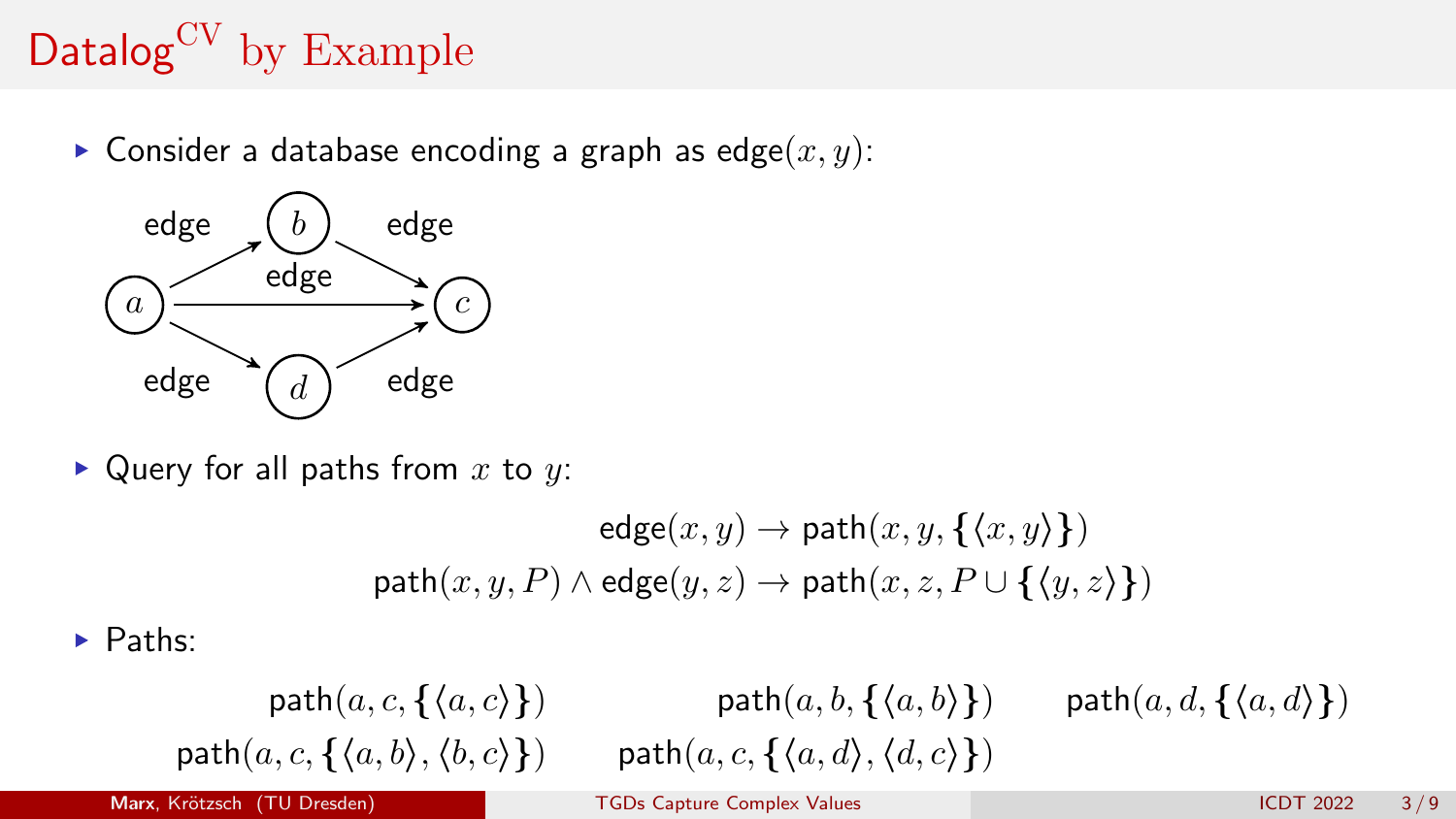# Complexity of Datalog<sup>CV</sup>

### Schema Heights:

set-height maximal nesting depth of set sorts tuple-height maximal nesting depth of tuple sorts

#### Theorem

Fact entailment for Datalog<sup>CV</sup> with set-height k is

- $\triangleright$  kEXPTIME-complete for data complexity,
- $(k + 2)$ EXPTIME-complete for combined complexity, and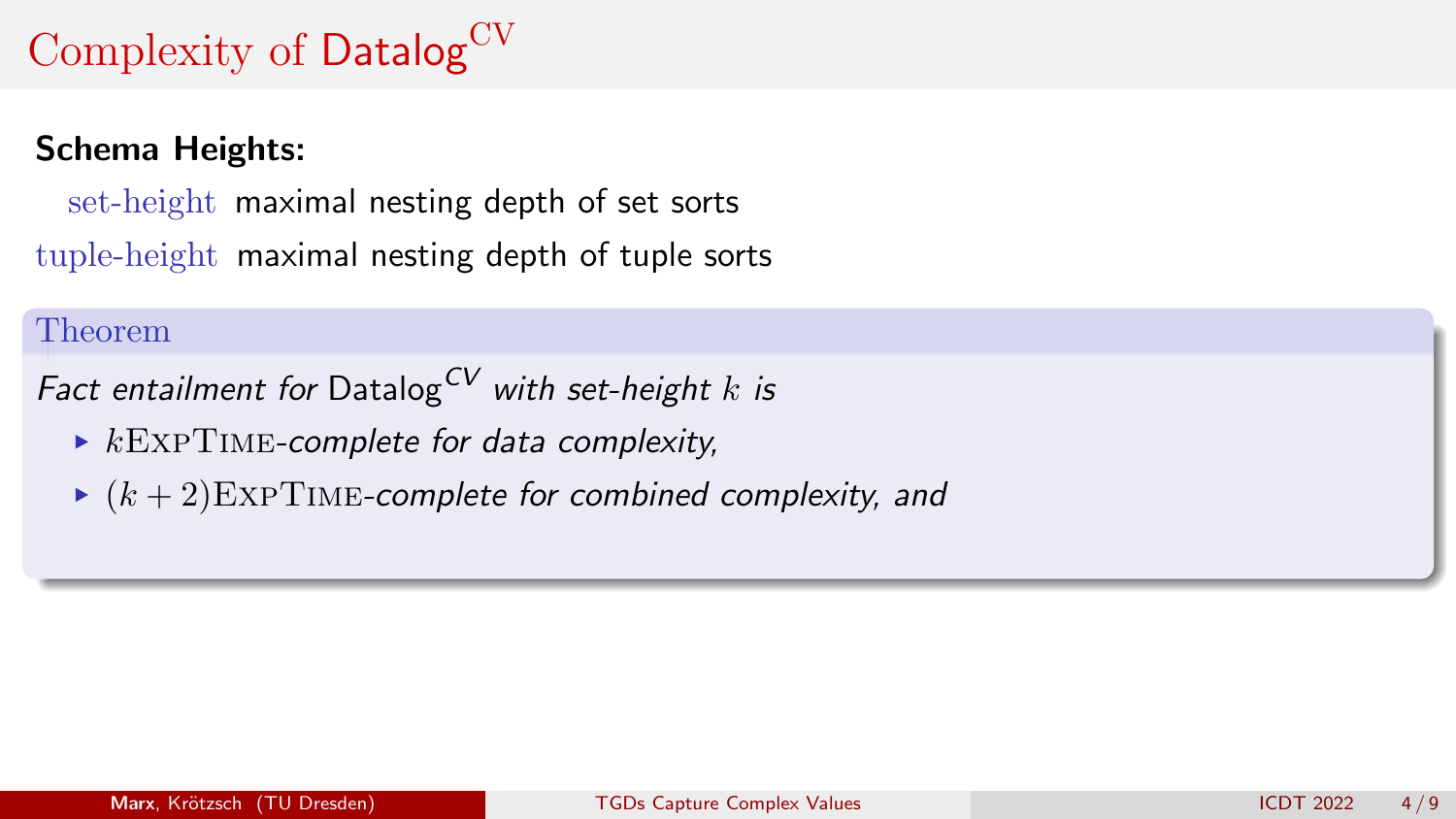# Complexity of Datalog<sup>CV</sup>

### Schema Heights:

set-height maximal nesting depth of set sorts tuple-height maximal nesting depth of tuple sorts

#### Theorem

Fact entailment for Datalog<sup>CV</sup> with set-height k is

- $\triangleright$  kEXPTIME-complete for data complexity,
- $(k + 2)$ EXPTIME-complete for combined complexity, and
- $(k + 1)$ EXPTIME-complete for combined complexity if the tuple-height is bounded.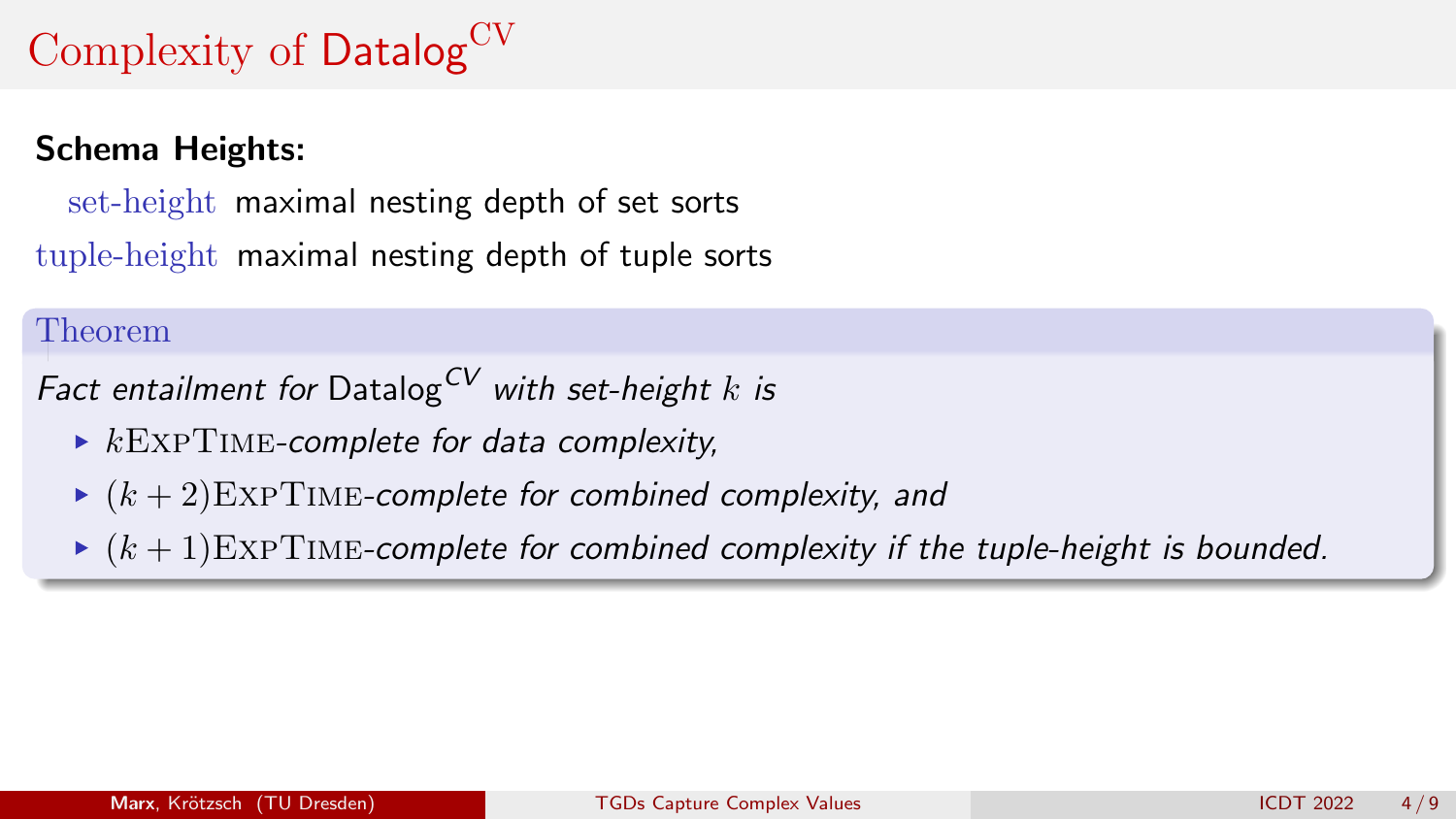# Complexity of Datalog<sup>CV</sup>

### Schema Heights:

set-height maximal nesting depth of set sorts tuple-height maximal nesting depth of tuple sorts

#### Theorem

Fact entailment for Datalog<sup>CV</sup> with set-height k is

- $\triangleright$  kEXPTIME-complete for data complexity,
- $\blacktriangleright$   $(k+2)$ EXPTIME-complete for combined complexity, and
- $(k + 1)$ EXPTIME-complete for combined complexity if the tuple-height is bounded.
- ► Lower bound by extending linear orders to powersets
- Upper bound from translation into TGDs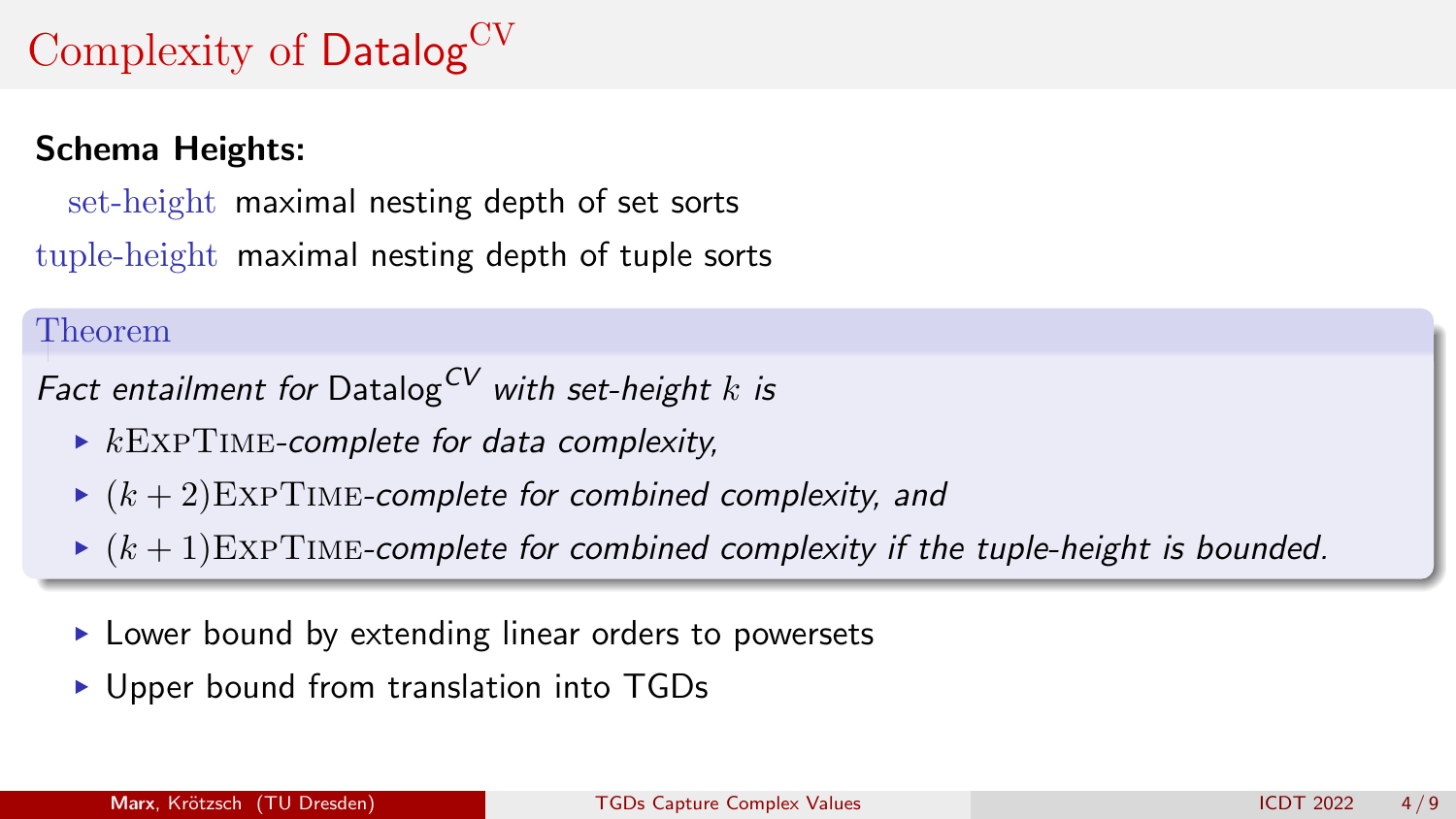- $\triangleright$  Is there a non-trivial fragment with PTIME data complexity?
- ▶ Observation: if all sets are bounded, we can replace sets by tuples
- $\rightarrow \rightarrow$  bounded cardinality Datalog<sup>CV</sup> is essentially high-arity Datalog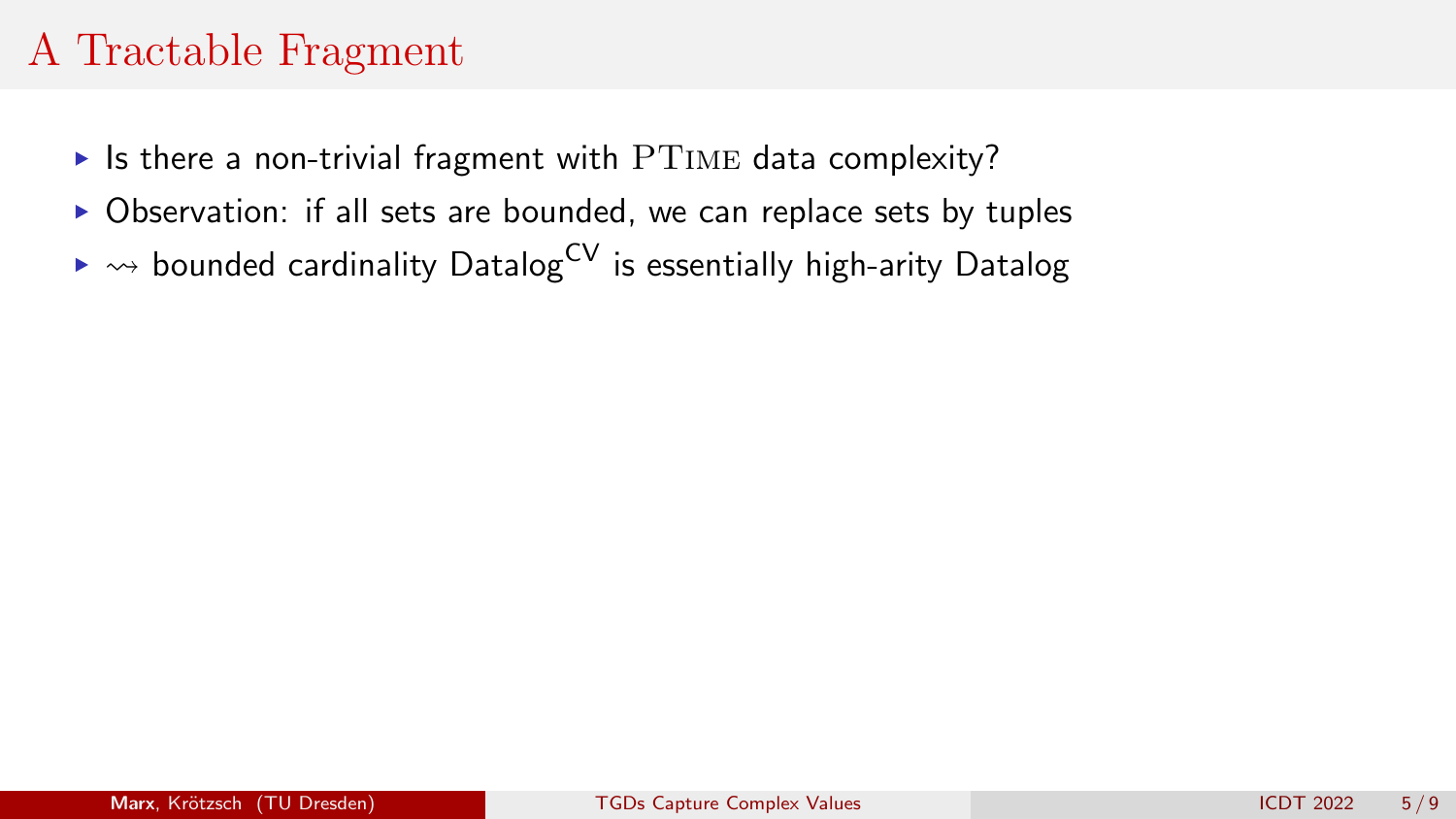- If is there a non-trivial fragment with  $PTIME$  data complexity?
- ▶ Observation: if all sets are bounded, we can replace sets by tuples
- $\rightarrow \rightarrow$  bounded cardinality Datalog<sup>CV</sup> is essentially high-arity Datalog

#### **Definition**

- **Exercise 1** and fact  $\alpha$  has k-bounded cardinality if all set terms occurring in  $\alpha$  are of the form  $\{t_1, \ldots, t_n\}$  with  $n \leq k$
- **•** program  $\mathbb P$  has k-bounded cardinality if, for all databases  $\mathbb D$ , all ground facts  $\alpha$  with  $\mathbb{P}, \mathbb{D} \models \alpha$  have k-bounded cardinality
- $\blacktriangleright$  P has bounded cardinality if it has k-bounded cardinality for some k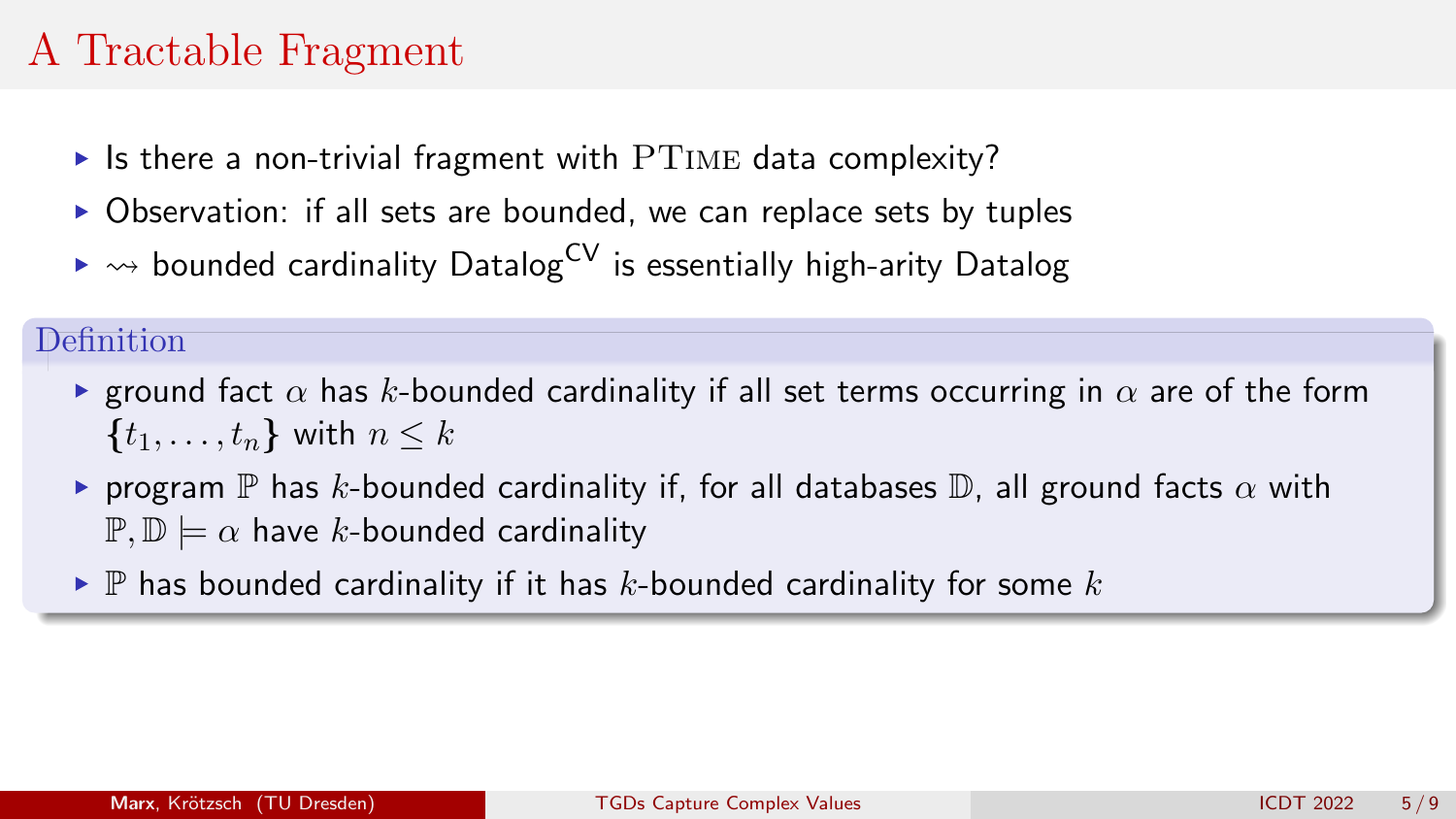- If is there a non-trivial fragment with  $PTIME$  data complexity?
- ▶ Observation: if all sets are bounded, we can replace sets by tuples
- $\rightarrow \rightarrow$  bounded cardinality Datalog<sup>CV</sup> is essentially high-arity Datalog

### **Definition**

- **Exercise 1** and fact  $\alpha$  has k-bounded cardinality if all set terms occurring in  $\alpha$  are of the form  $\{t_1, \ldots, t_n\}$  with  $n \leq k$
- **•** program  $\mathbb P$  has k-bounded cardinality if, for all databases  $\mathbb D$ , all ground facts  $\alpha$  with  $\mathbb{P}, \mathbb{D} \models \alpha$  have k-bounded cardinality
- $\blacktriangleright$  P has bounded cardinality if it has k-bounded cardinality for some k

 $\mathsf{s}(X) \wedge \mathsf{s}(Y) \to \mathsf{p}(X \cup Y)$ 

**Example:**  $e(x) \rightarrow s({x})$ 

has 2-bounded cardinality.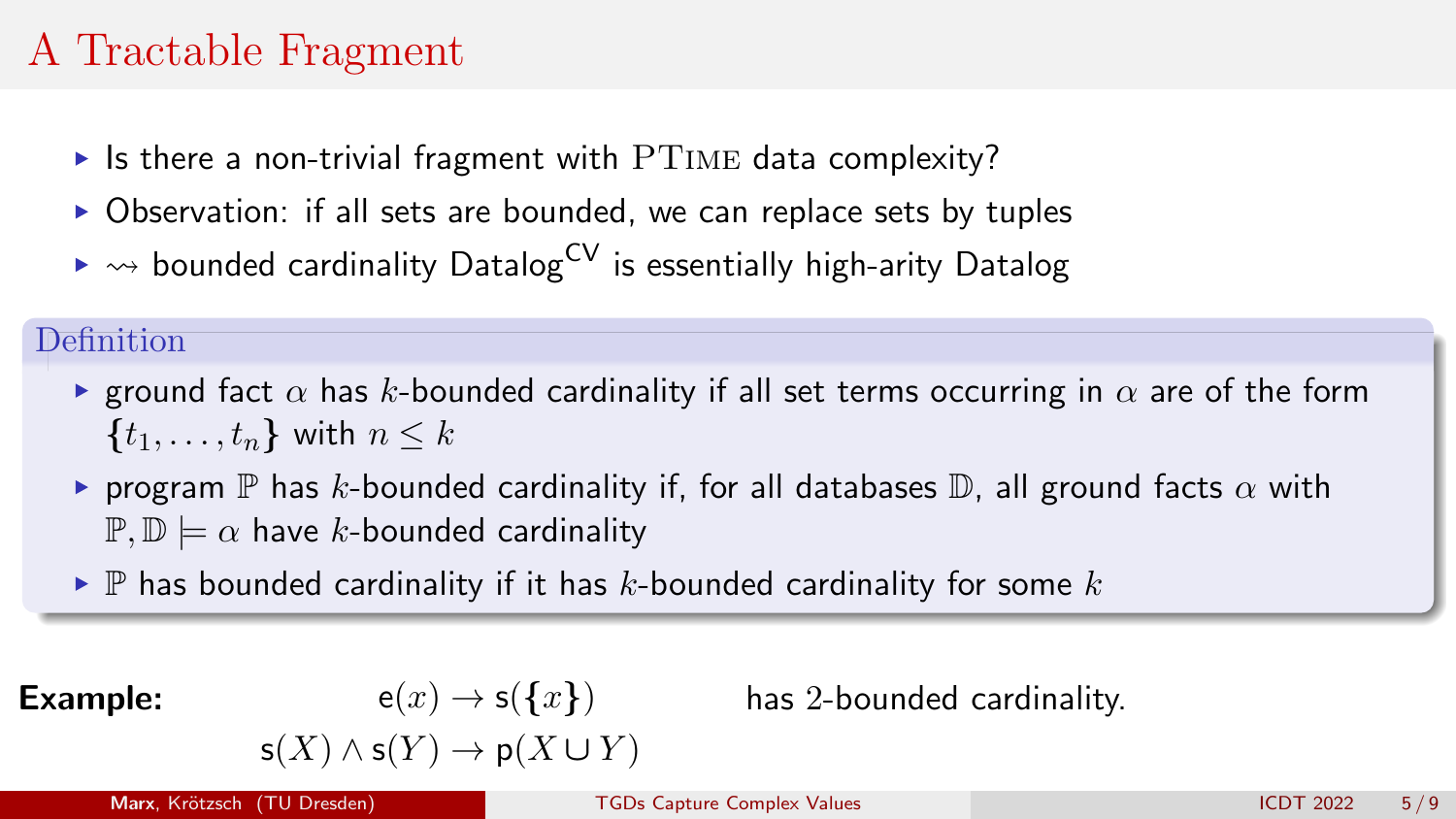- If is there a non-trivial fragment with  $PTIME$  data complexity?
- ▶ Observation: if all sets are bounded, we can replace sets by tuples
- $\rightarrow \rightarrow$  bounded cardinality Datalog<sup>CV</sup> is essentially high-arity Datalog

### **Definition**

- **Exercise 1** and fact  $\alpha$  has k-bounded cardinality if all set terms occurring in  $\alpha$  are of the form  $\{t_1, \ldots, t_n\}$  with  $n \leq k$
- **•** program  $\mathbb P$  has k-bounded cardinality if, for all databases  $\mathbb D$ , all ground facts  $\alpha$  with  $\mathbb{P}, \mathbb{D} \models \alpha$  have k-bounded cardinality
- $\blacktriangleright$  P has bounded cardinality if it has k-bounded cardinality for some k

**Example:**  $e(x) \rightarrow s({x})$ 

does not have bounded cardinality.

$$
\mathsf{s}(X) \land \mathsf{s}(Y) \to \mathsf{s}\,(X \cup Y)
$$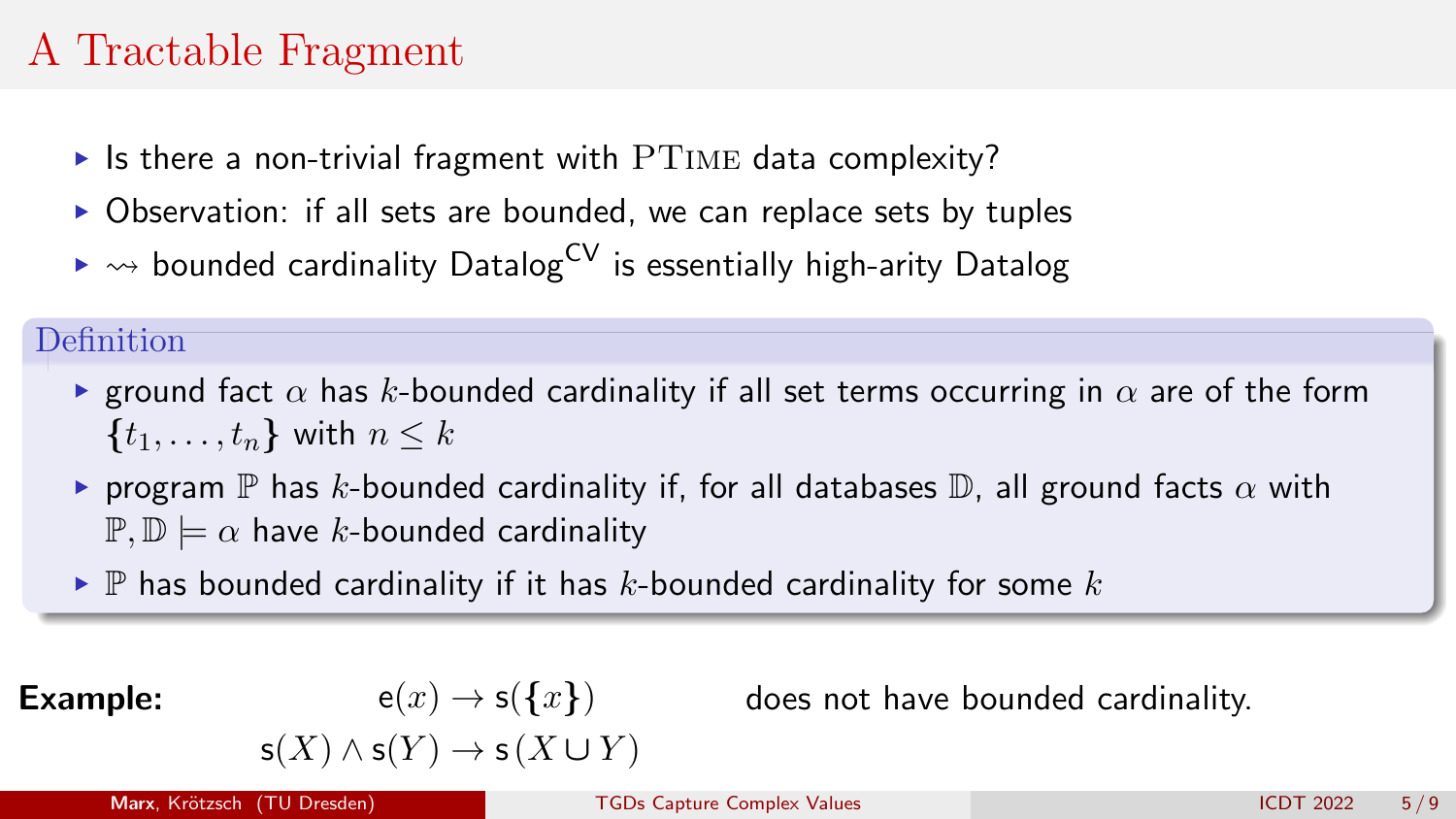# Bounded Cardinality: Bad News & Good News

### Bad News:

Theorem

It is undecidable whether a Datalog<sup>CV</sup> program has bounded cardinality.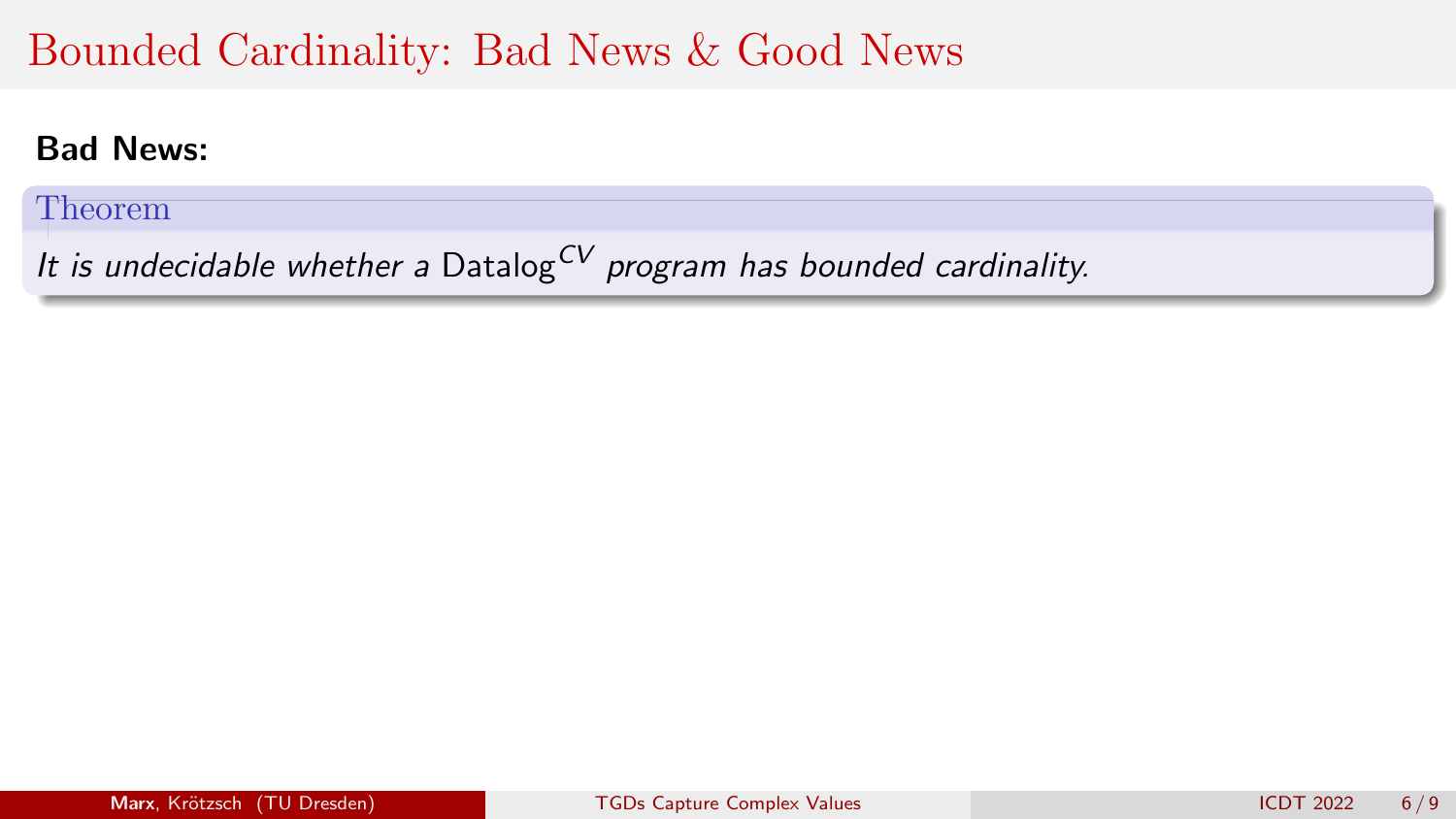# Bounded Cardinality: Bad News & Good News

### Bad News:

### Theorem

It is undecidable whether a Datalog<sup>CV</sup> program has bounded cardinality.

### Good News:

#### Theorem

For fixed k, deciding if a Datalog<sup>CV</sup> program  $\mathbb P$  has k-bounded cardinality is 2ExpTime-complete (ExpTime-complete if set-height and tuple-height are bounded).

#### Theorem

Bounded-cardinality Datalog<sup>CV</sup> is  $PTIME$ -complete for data complexity and 2ExpTime-complete for combined complexity.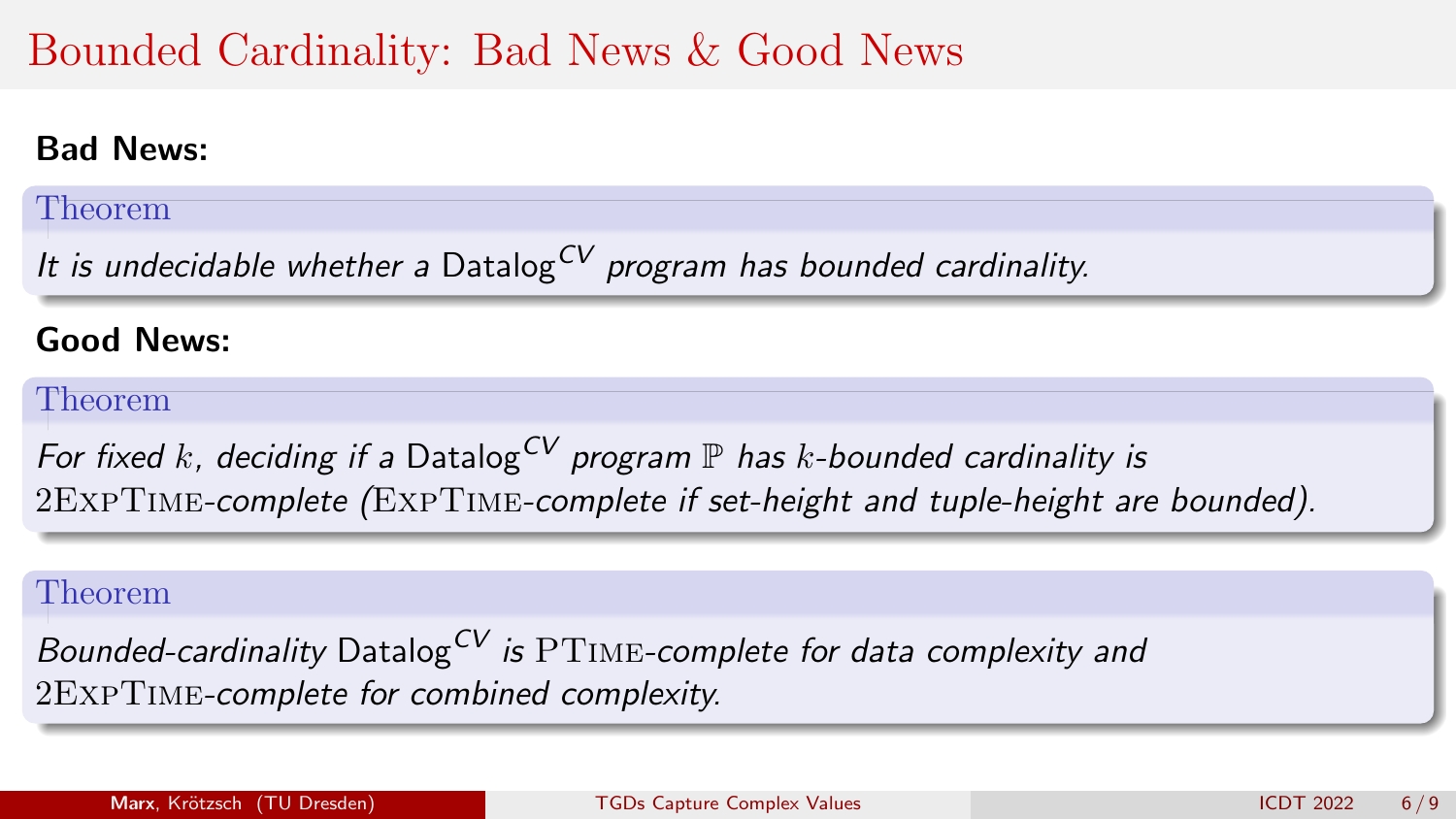- $\blacktriangleright$  'large' sets are constructed recursively as unions of smaller sets
- $\triangleright$  idea: track propagation of sets along positions of a program
- $\triangleright$  if there are no cycles involving unions, sets must be bounded
- $\blacktriangleright$  like Weak Acyclicity, this can be checked using a propagation graph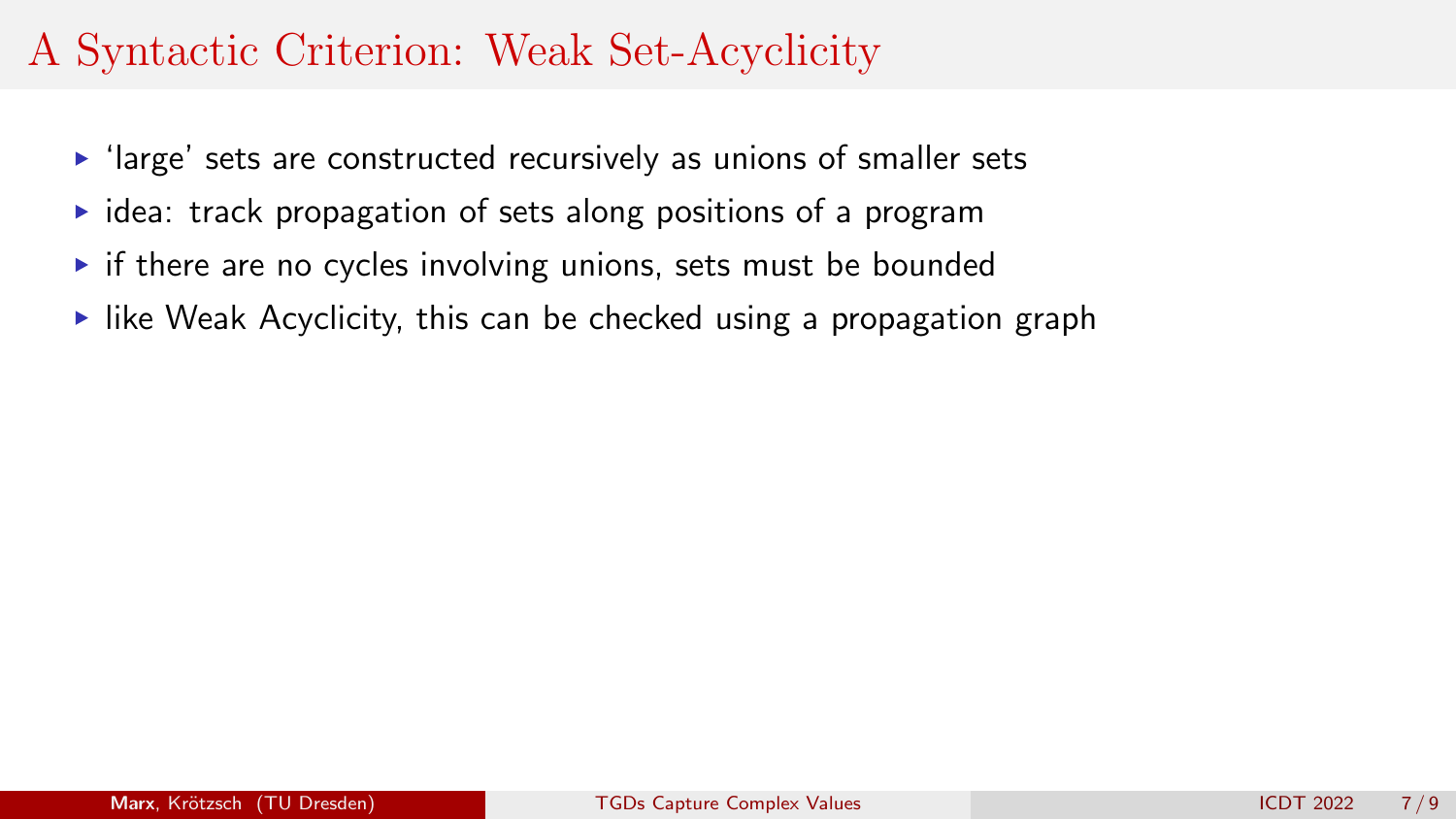- 'large' sets are constructed recursively as unions of smaller sets
- $\triangleright$  idea: track propagation of sets along positions of a program
- $\triangleright$  if there are no cycles involving unions, sets must be bounded
- $\blacktriangleright$  like Weak Acyclicity, this can be checked using a propagation graph

#### Example

$$
e(x) \to s(\lbrace x \rbrace) \qquad \qquad s(X) \land s(Y) \to p(X \cup Y)
$$

has WSA graph

 $s \cdot \epsilon \Rightarrow p \cdot \epsilon$ 

 $e \cdot \epsilon \rightarrow s \cdot 1 \rightarrow p \cdot 1$ 

$$
\mathsf{s}(X) \land \mathsf{s}(Y) \to \mathsf{p}(X \cup Y)
$$

no cycle along 'special' edges  $\rightsquigarrow$  WSA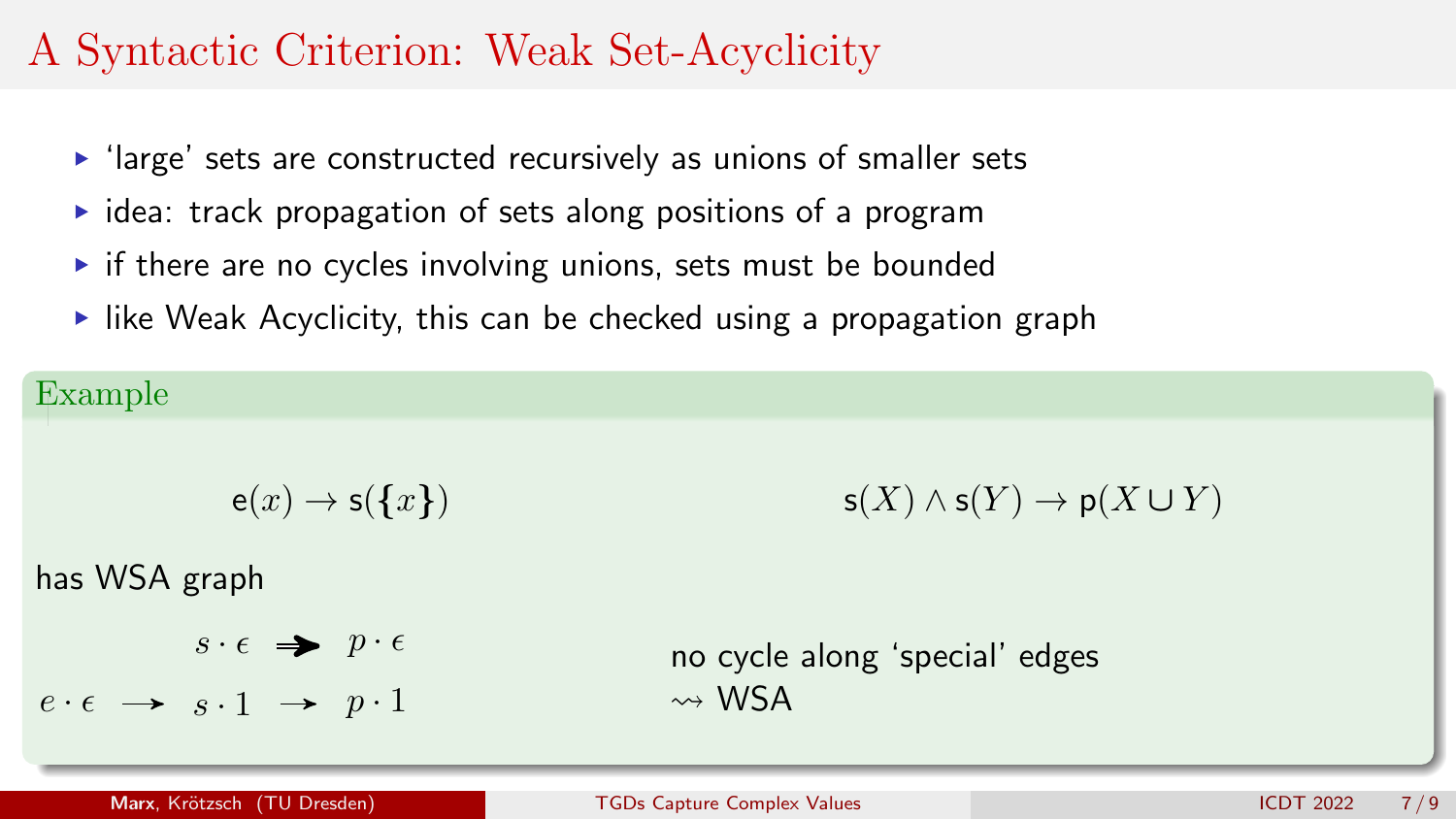- 'large' sets are constructed recursively as unions of smaller sets
- $\triangleright$  idea: track propagation of sets along positions of a program
- $\triangleright$  if there are no cycles involving unions, sets must be bounded
- $\blacktriangleright$  like Weak Acyclicity, this can be checked using a propagation graph

#### Example

$$
e(x) \to s(\lbrace x \rbrace) \qquad \qquad s(X) \land s(Y) \to s(X \cup Y)
$$

has WSA graph

$$
e \cdot \epsilon \rightarrow s \cdot 1
$$

cycle along 'special' edge  $s \cdot \epsilon \Rightarrow s \cdot \epsilon$  $\rightsquigarrow$  not WSA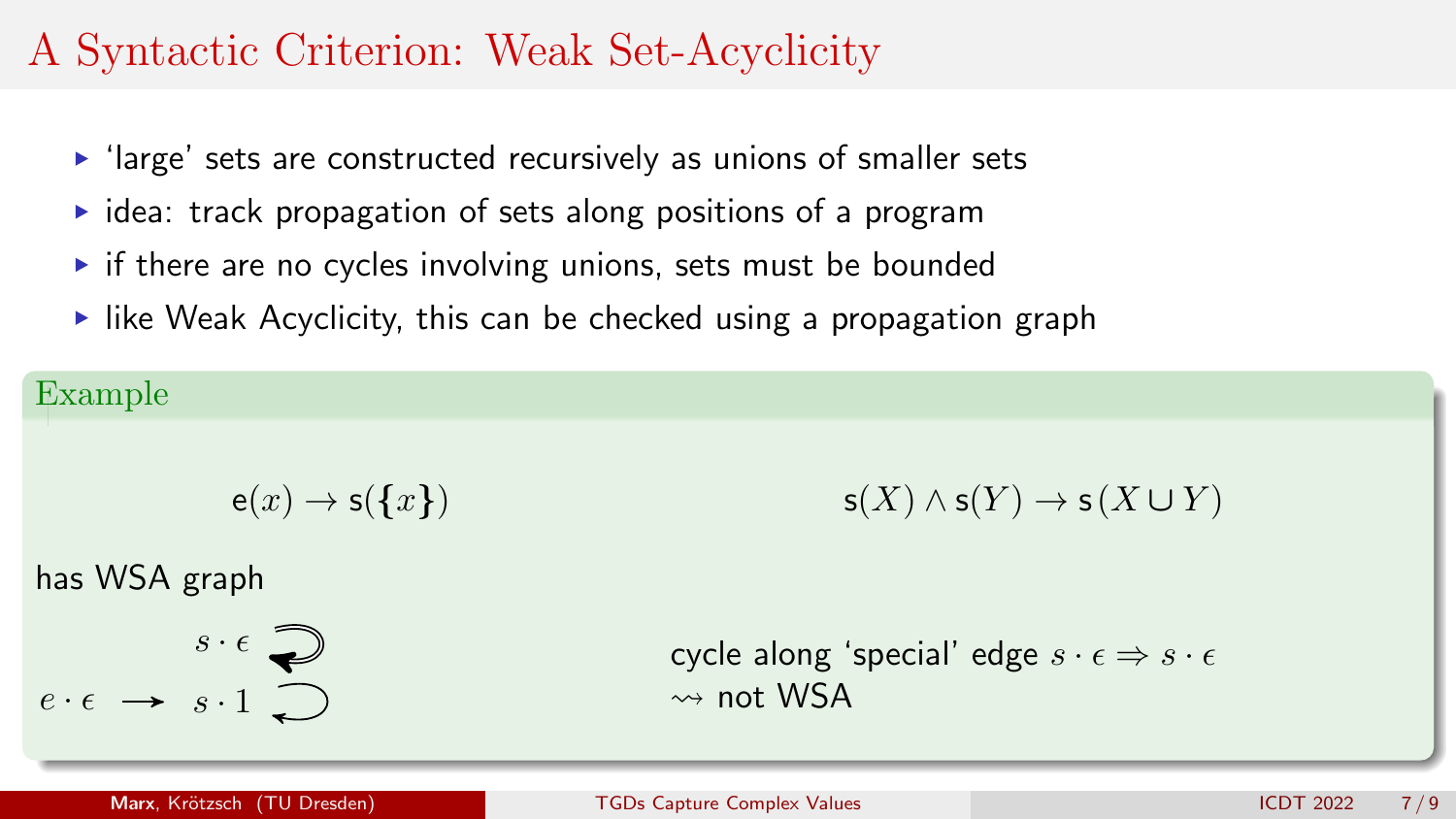- 'large' sets are constructed recursively as unions of smaller sets
- $\triangleright$  idea: track propagation of sets along positions of a program
- $\triangleright$  if there are no cycles involving unions, sets must be bounded
- $\blacktriangleright$  like Weak Acyclicity, this can be checked using a propagation graph

### Example

$$
\mathsf{e}(x) \to \mathsf{s}(\{x\}) \qquad \mathsf{s}(X) \wedge \mathsf{s}(Y) \wedge \mathsf{p}(P) \to \mathsf{s}(P \cap (X \cup Y)) \qquad \mathsf{s}(X) \wedge \mathsf{s}(Y) \to \mathsf{p}(X \cup Y)
$$

has WSA graph

$$
p \cdot \epsilon \rightarrow s \cdot \epsilon
$$
  

$$
e \cdot \epsilon \rightarrow s \cdot 1
$$

cycle along 'special' edge  $s \cdot \epsilon \Rightarrow s \cdot \epsilon$  $\rightarrow$  not WSA (but 2-bounded cardinality)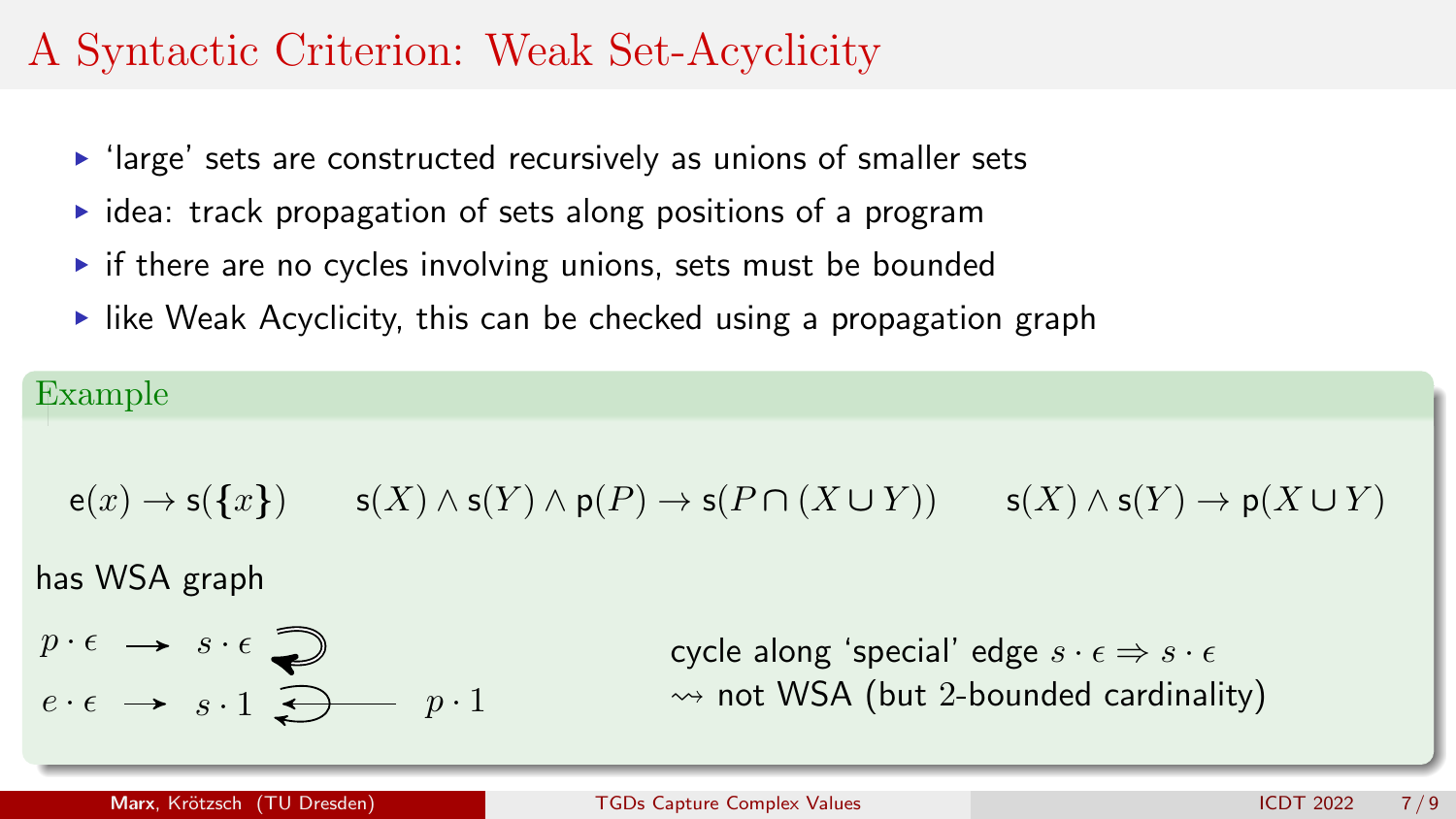# Cardinality Constraints

- $\triangleright$  For every rule, bound the maximal cardinality of sets derived (w.r.t. sets in the match)  $\rightsquigarrow$  system of inequalities
- If the sum of the bounds w.r.t. the inequalities has a minimum, the program has bounded cardinality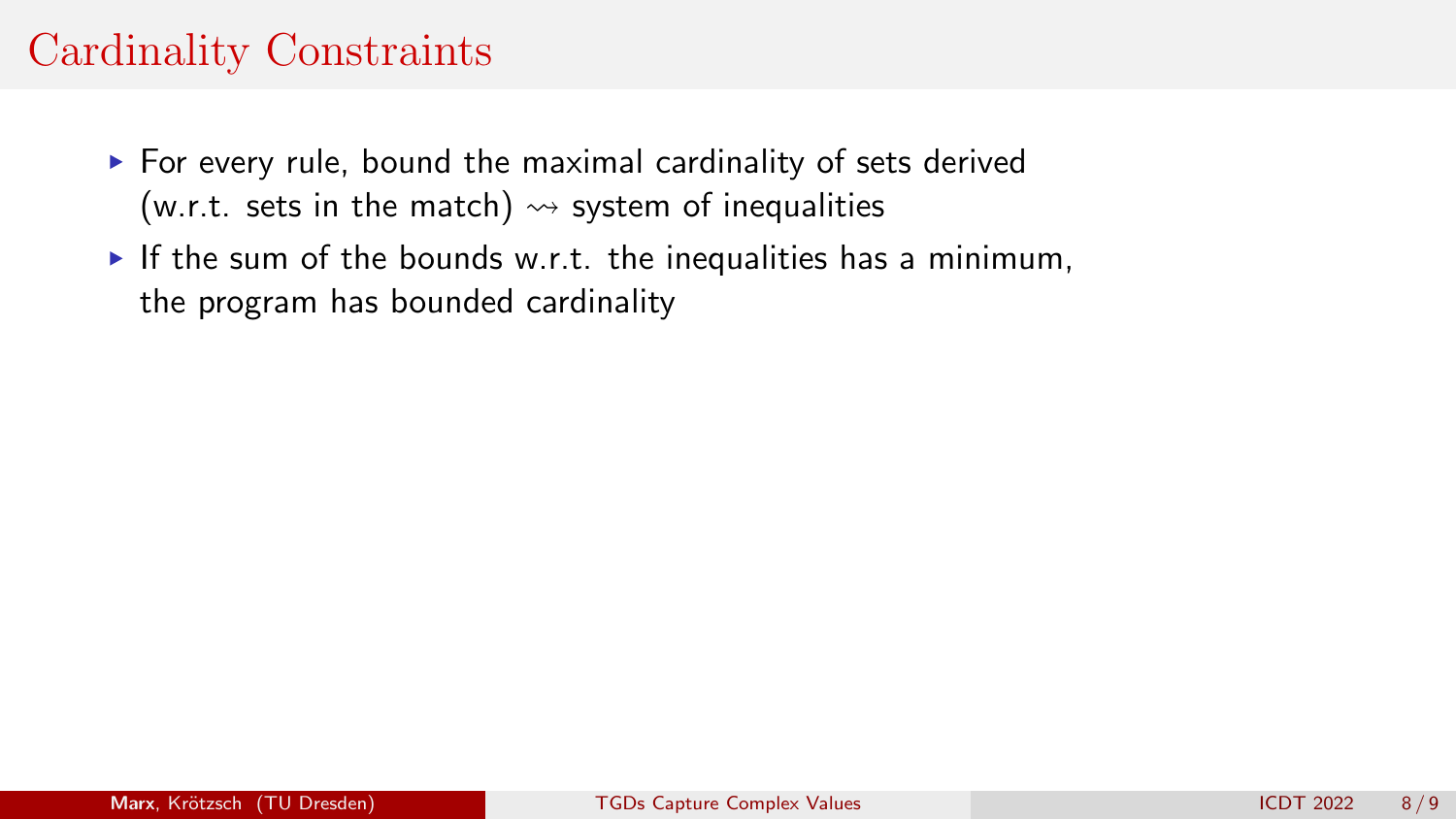# Cardinality Constraints

- $\triangleright$  For every rule, bound the maximal cardinality of sets derived (w.r.t. sets in the match)  $\rightsquigarrow$  system of inequalities
- If the sum of the bounds w.r.t. the inequalities has a minimum, the program has bounded cardinality

#### Example

$$
\mathsf{e}(x) \to \mathsf{s}(\{x\}) \qquad \mathsf{s}(X) \wedge \mathsf{s}(Y) \wedge \mathsf{p}(S) \to \mathsf{s}(S \cap (X \cup Y)) \qquad \mathsf{s}(X) \wedge \mathsf{s}(Y) \to \mathsf{p}(X \cup Y)
$$

#### has cardinality constraints

$$
x_{s\cdot\epsilon} \ge 0 \qquad x_{p\cdot\epsilon} \ge 0 \qquad x_{s\cdot\epsilon} \ge 1 \qquad x_{p\cdot\epsilon} \ge 2 \qquad x_{s\cdot\epsilon} \ge \min(x_{p\cdot\epsilon}, x_{s\cdot\epsilon} + x_{s\cdot\epsilon})
$$

with optimal solution  $x_{s,\epsilon} = 2 = x_{p,\epsilon}$  and optimal value  $k = 4 \rightsquigarrow$  bounded cardinality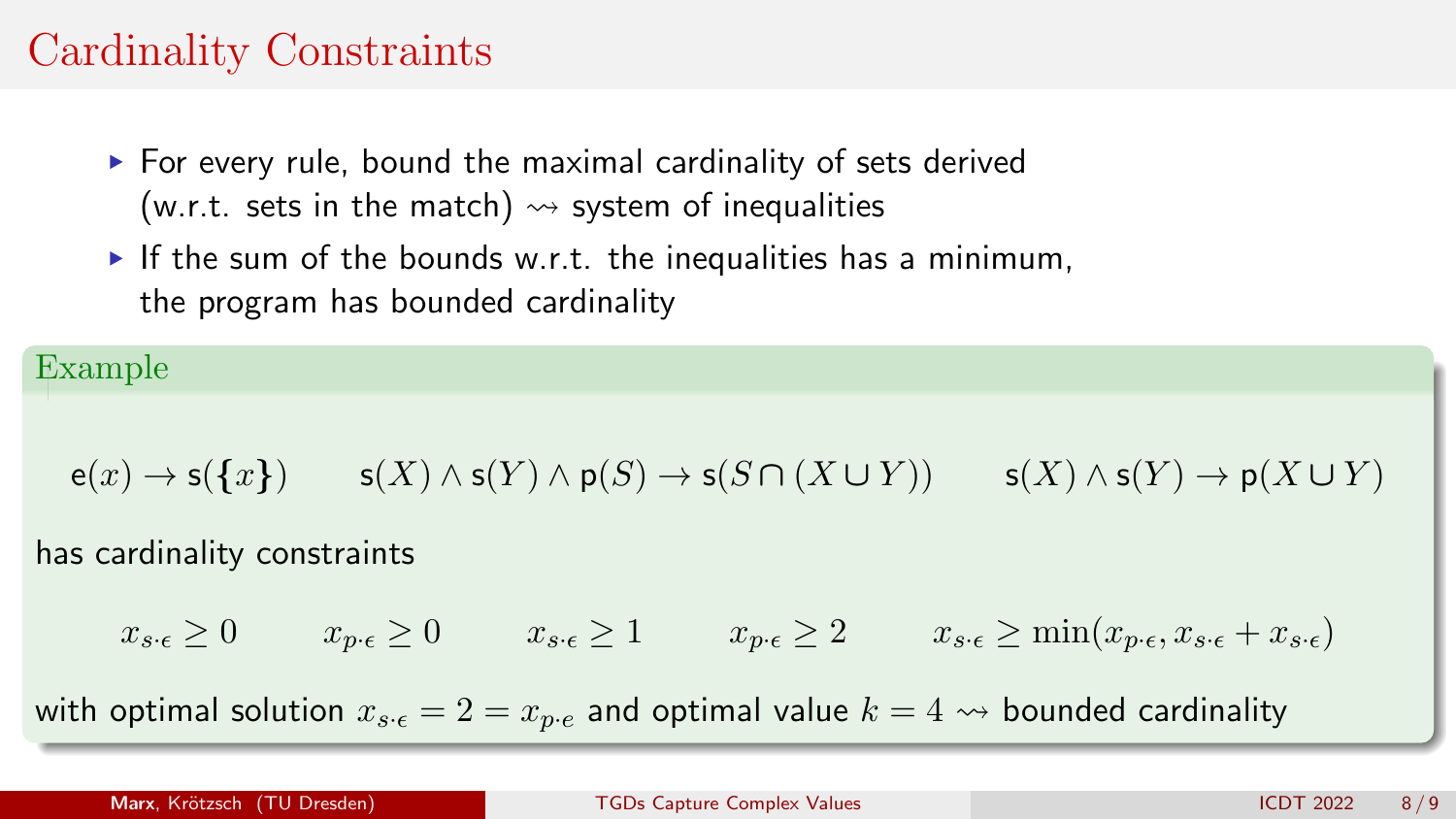# <span id="page-22-0"></span>Conclusions & Outlook

### Conclusions:

- $\triangleright$  Datalog<sup>CV</sup> is a highly expressive query language
- $\triangleright$  TGD translation offers a path to reasoning with existing software
- Bounded cardinality Datalog<sup>CV</sup> is a tractable fragment
- ▶ Weak Set-Acyclicity and Cardinality Constraints are sufficient conditions for bounded cardinality

### Outlook:

- Can Datalog<sup>CV</sup> express all decidable monotonic queries?
- ▶ Are there other tractable fragments?
- ▶ What happens if we add stratified negation?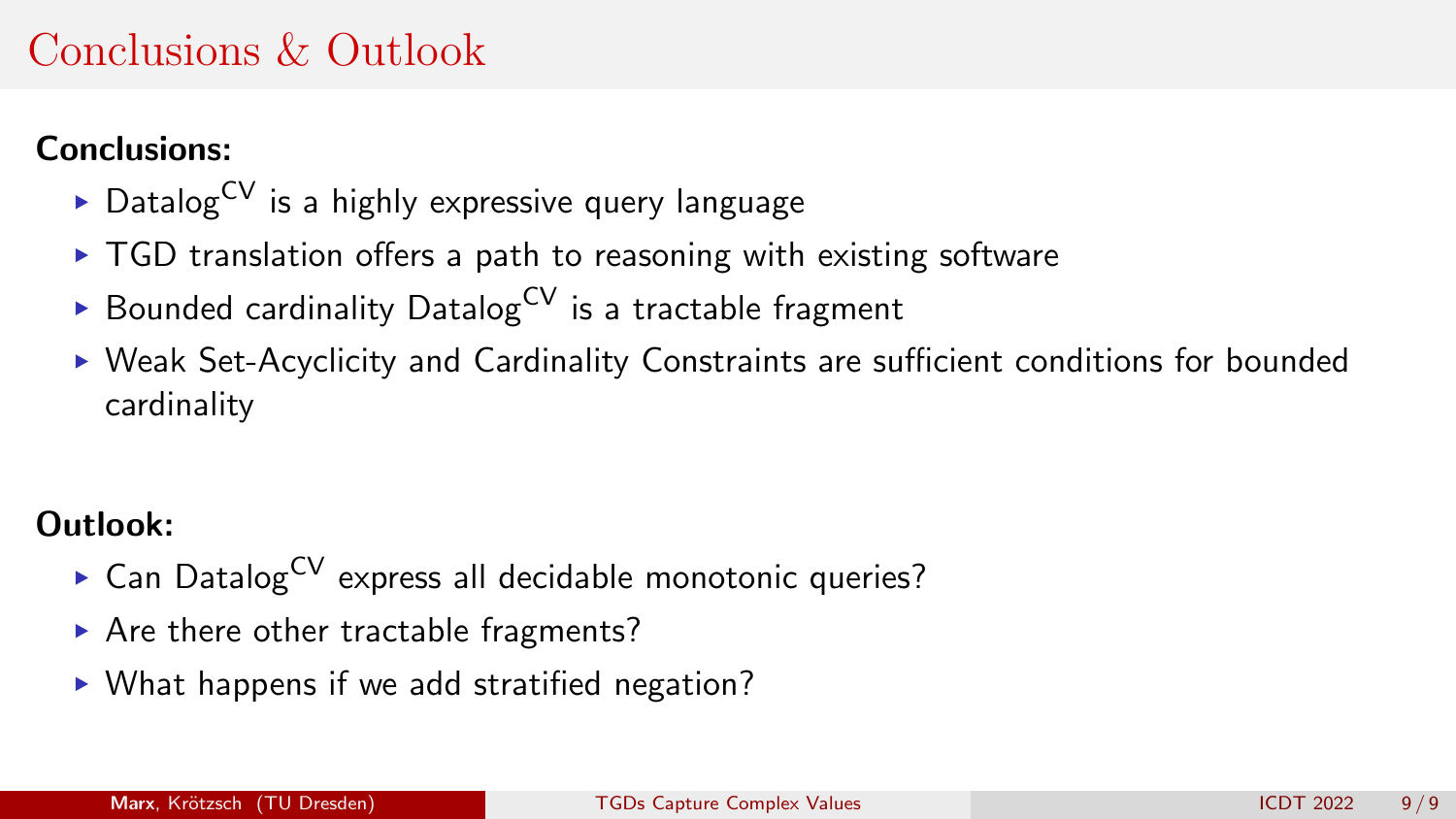## Axiomatising Set Features

#### Powerset:

 $\rightarrow$  PSU<sub> $\tau$ </sub> $(x, \emptyset, \emptyset)$  $PSU_{\tau}(x, P, Q) \rightarrow PSU_{\tau}(x, P \cup \{S\}, Q \cup \{S \cup \{x\}\})$  $\rightarrow PS_{\sigma}(\emptyset, \{\emptyset\})$  $PS_{\sigma}(S, P) \wedge PSU_{\tau}(x, P, Q) \rightarrow PS_{\sigma}(S \cup \{x\}, P \cup Q)$ 

Subsets, Containment, Inequality:

$$
\rightarrow S \subseteq_{\sigma} S \cup T
$$
  
\n
$$
S \cup \{x\} \subseteq_{\sigma} S \rightarrow x \in_{\sigma} S
$$
  
\n
$$
S \cap \{x\} \subseteq_{\sigma} \emptyset \rightarrow x \notin_{\sigma} S
$$
  
\n
$$
\{x\} \cap \{y\} \subseteq_{\{\tau\}} \emptyset \rightarrow x \neq_{\tau} y
$$
  
\n
$$
S \subseteq_{\sigma} T \land x \in_{\sigma} T \land x \notin_{\sigma} S \rightarrow S \subset_{\sigma} T
$$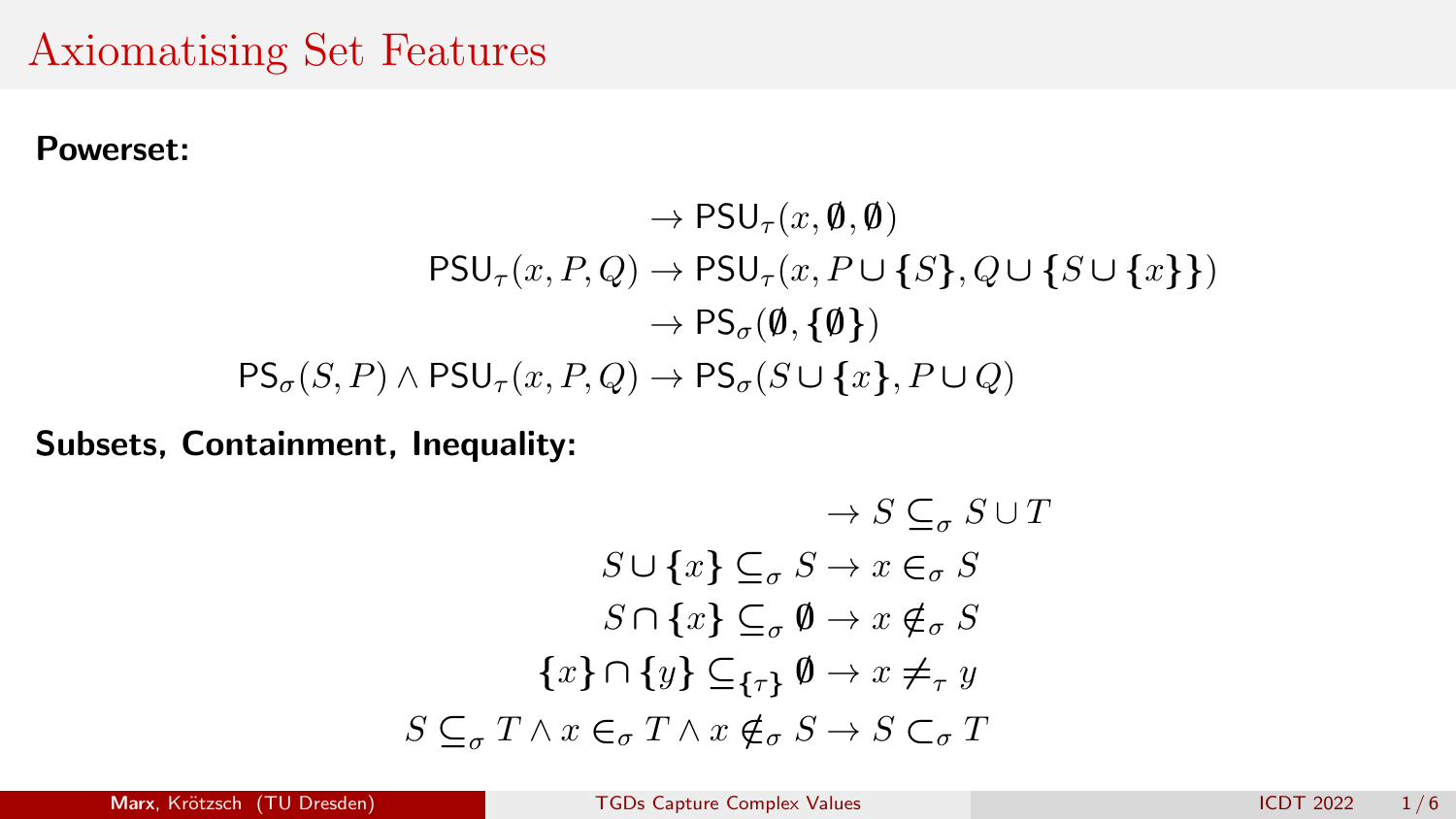## Enumerating Powersets

 $first_\tau(x) \wedge last_\tau(z) \rightarrow first_\sigma(\emptyset_\tau) \wedge$ mk $\mathsf{Step}_{\sigma}(\pmb{\emptyset}_{\sigma},x,x) \wedge$  $last_{\sigma}({z})$  $\mathsf{mkStep}_{\sigma}(S, t, t) \to \mathsf{next}_{\sigma}(S, S \cup \{t\})$  $\mathsf{mkStep}_{\sigma}(S, t, x) \land \mathsf{last}_{\tau}(x) \to \mathsf{step}_{\sigma}(S, t, x, S \cup \{x\})$  $\mathsf{mkStep}_{\sigma}(S, t, x) \land \mathsf{next}_{\tau}(x, y) \to \mathsf{mkStep}_{\sigma}(S \cup \{x\}, y, y) \land$  $\mathsf{mkStep}_{\sigma}(S, t, y)$  $\mathsf{mkStep}_{\sigma}(S, t, x) \land \mathsf{next}_{\tau}(x, y) \land$  $\mathsf{step}_{\sigma}(S \cup \{x\}, y, y, X) \land \mathsf{step}_{\sigma}(S, t, y, Z) \rightarrow \mathsf{next}_{\sigma}(X, S \cup \{y\}) \land$  $\mathsf{step}_{\sigma}(S, t, x, Z)$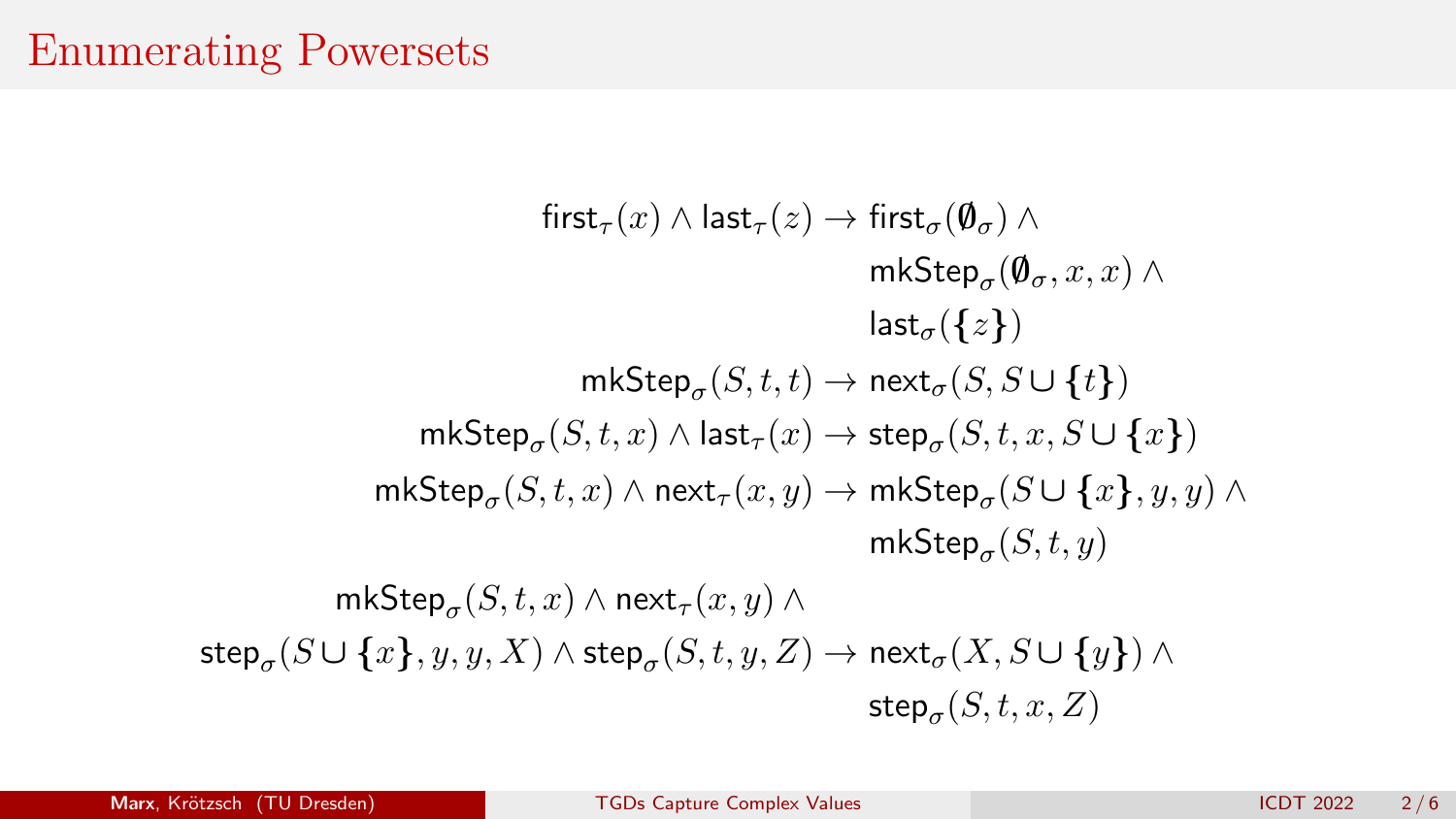## Translating to TGDs

### Tuple sorts:

$$
\textstyle \bigwedge_{i=1}^\ell \textsf{sort}_{\tau_i}(x_i) \to \exists z.\textsf{tuple}_{\pi}(z,x_1,\ldots,x_\ell) \land \textsf{sort}_{\pi}(z)
$$

Set sorts:

$$
\rightarrow \exists V.\text{empty}_{\sigma}(V) \wedge \text{sort}_{\sigma}(V) \wedge \text{done}_{\sigma}(V) \\ \text{done}_{\sigma}(V) \wedge \text{sort}_{\tau}(x) \rightarrow \exists W.\text{SU}_{\sigma}(x,V,W) \wedge \text{sort}_{\sigma}(W) \\ \wedge \text{todo}_{\sigma}(W,W) \\ \text{todo}_{\sigma}(V,W) \wedge \text{SU}_{\sigma}(x,U,V) \rightarrow \text{SU}_{\sigma}(x,W,W) \wedge \text{todo}_{\sigma}(U,W) \\ \text{todo}_{\sigma}(V,W) \wedge \text{empty}_{\sigma}(V) \rightarrow \text{done}_{\sigma}(W)
$$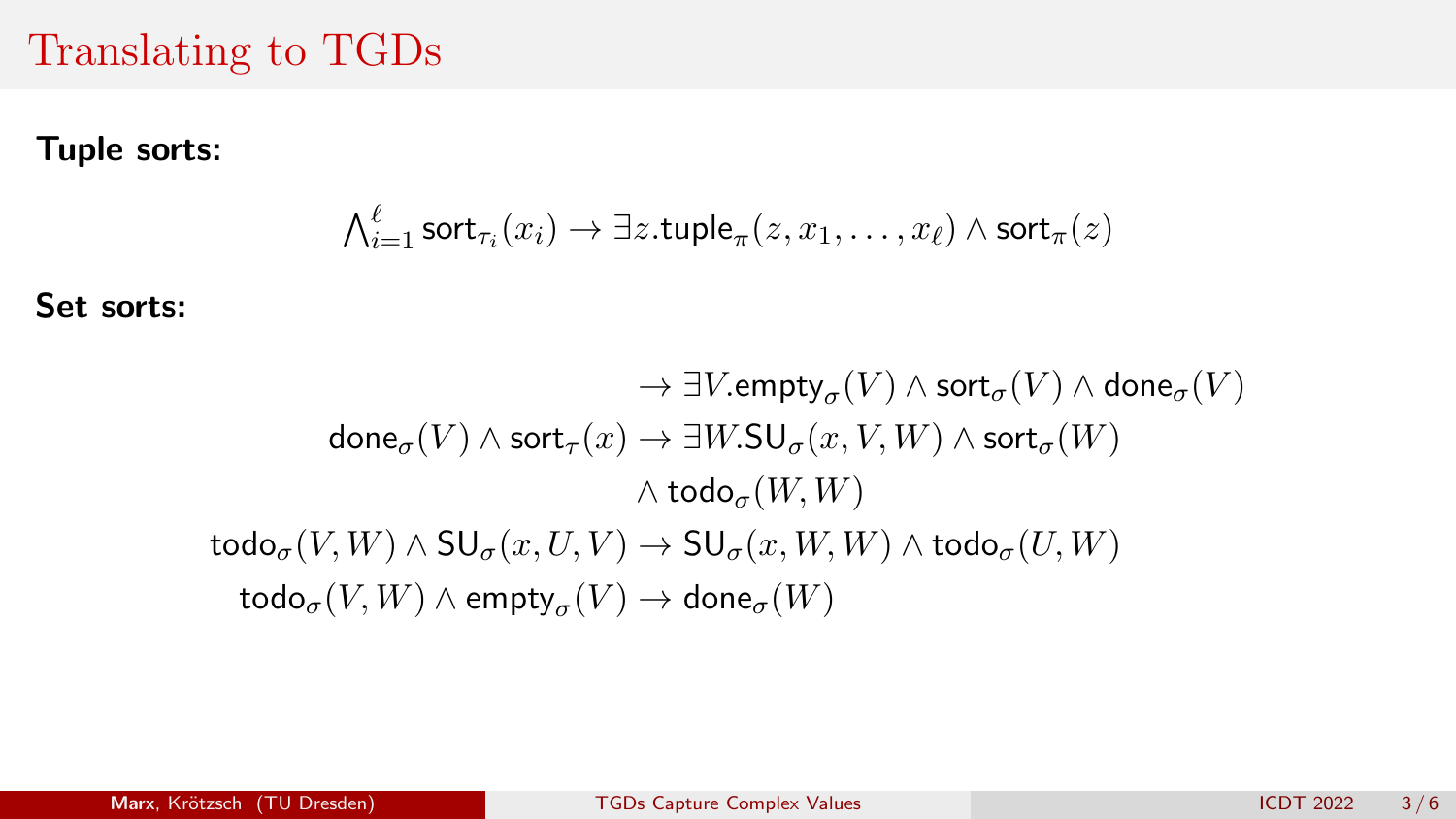## Translating to TGDs II

Subsets, Unions, Not-in:

 $sort_{\sigma}(V) \wedge sort_{\sigma}(W) \rightarrow ckSub_{\sigma}(V, V, W)$  $\mathsf{ckSub}_{\sigma}(U,V,W) \wedge \mathsf{SU}_{\sigma}(x,U',U) \wedge \mathsf{SU}_{\sigma}(x,V,V) \to \mathsf{ckSub}_{\sigma}(U',V,W)$  $\mathsf{ckSub}_{\sigma}(U,V,W) \land \mathsf{empty}_{\sigma}(U) \to \mathsf{subset}_{\sigma}(V,W)$  $\mathsf{subset}_\sigma(V,W) \land \mathsf{subset}_\sigma(W,V) \to \mathsf{eq}_\sigma(V,W)$  $\operatorname{\mathsf{empty}}_\sigma(V) \wedge \operatorname{\mathsf{sort}}_\sigma(W) \to \mathsf{U}_\sigma(V,W,W)$  $\mathsf{SU}_{\sigma}(x, W, W') \wedge \mathsf{U}_{\sigma}(V, W', U) \wedge \mathsf{SU}_{\sigma}(x, V, V') \to \mathsf{U}_{\sigma}(V', W, U)$  $sort_{\sigma}(V) \wedge sort_{\tau}(x) \rightarrow ckNIn_{\sigma}(V, x, V)$  $\mathsf{ckNIn}_{\sigma}(U,x,V) \wedge \mathsf{SU}_{\sigma}(y,U',U) \wedge \mathsf{NEq}_{\tau}(x,y) \to \mathsf{ckNIn}_{\sigma}(U',x,V)$  $\mathsf{ckNIn}_{\sigma}(U,x,V) \land \mathsf{empty}_{\sigma}(U) \to \mathsf{NIn}_{\sigma}(x,V)$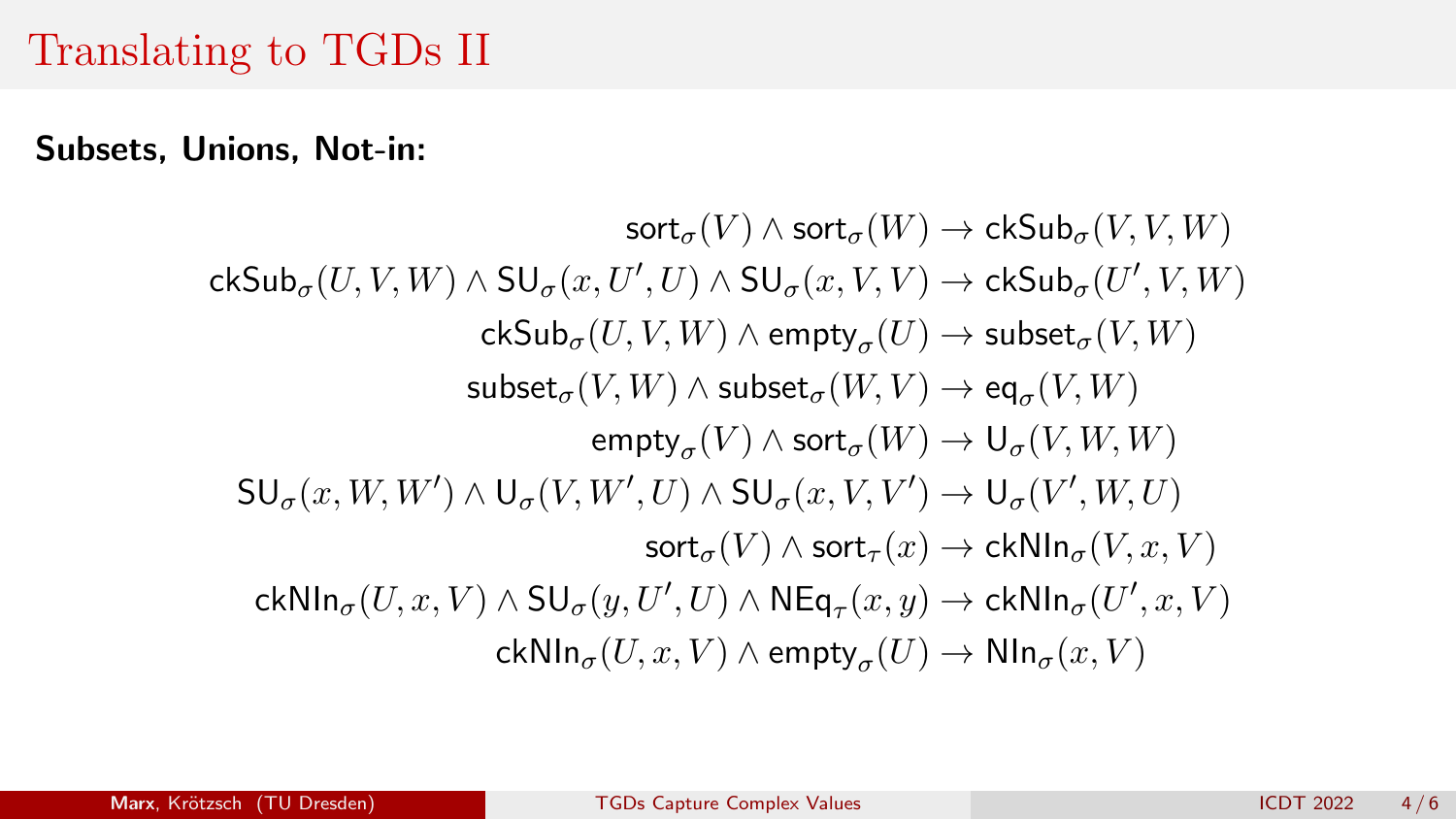# Translating to TGDs III

Tuples, Inequality, Intersections:

$$
\begin{aligned}\n\text{tuple}_{\pi}(z,x_1,\ldots,x_\ell)\wedge\text{tuple}_{\pi}(z',y_1,\ldots,y_\ell)\wedge\text{NEq}_{\tau_i}(x_i,y_i) \\
&\to \text{NEq}_{\pi}(z,z') \\
\text{SU}_{\sigma}(x,V,V)\wedge\text{NIn}_{\sigma}(x,W)\to\text{NEq}_{\sigma}(V,W)\wedge\text{NEq}_{\sigma}(W,V) \\
&\qquad\quad\text{empty}_{\sigma}(V)\wedge\text{sort}_{\sigma}(W)\to\text{I}_{\sigma}(V,W,V) \\
\text{I}_{\sigma}(U,V,W)\wedge\text{SU}_{\sigma}(x,U,U')\wedge\text{NIn}_{\sigma}(x,V)\to\text{I}_{\sigma}(U',V,W) \\
&\qquad\qquad\text{I}_{\sigma}(U,V,W)\wedge\text{SU}_{\sigma}(x,U,U')\wedge\text{SU}_{\sigma}(x,V,V') \\
&\qquad\qquad\wedge\text{SU}_{\sigma}(x,W,W')\to\text{I}_{\sigma}(U',V',W')\n\end{aligned}
$$